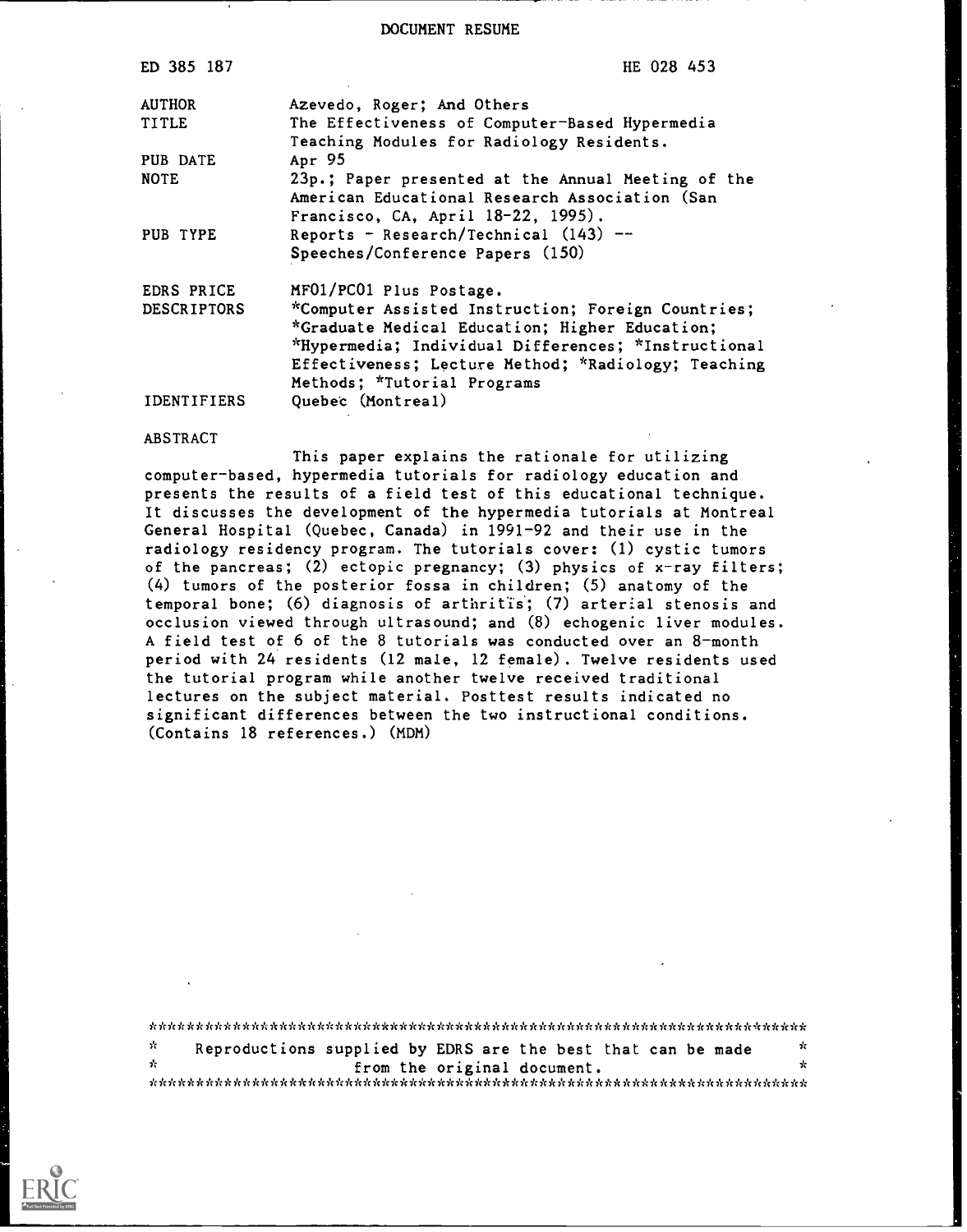# The Effectiveness of Computer-Based Hypermedia Teaching Modules for Radiology Residents

Roger Azevedo McGill University Faculty of Education Dept. of Educational & Counselling Psychology 3700 McTavish Street Montreal, Quebec H3A 1Y2 Canada

(514) 398-4914 FAX: (514) 398-6968 e-mail: CXAZ@MUSICA.MCGILL.CA

> Steve G. Shaw Concordia University

Patrice M. Bret Montreal General Hospital Radiologist-in-Chief

San Francisco, 1995

U S. DEPARTMENT OF EDUCATION Office of Educafiohel F11108,ch and Improvement EDUCATIONAL RESOURCES INFORMATION CENTER (ERIC)

I/This document hes been reproduced se ieteived horn the Denten Or otoemsation originating it BEST COPY AVAILABLE

O Minor changes have bean made to improval<br>reproduction quality

Points of wee, or opinions stated in this docu-<br>ment do not necessarily represent official and the control of the CD THE ED<br>OERI position or policy

"PERMISSION TO REPRODUCE THIS MATERIAL HAS BEEN GRANTED BY

Roger Azevedo

TO THE EDUCATIONAL RESOURCES INFORMATION CENTER (ERIC)

 $\overline{\phantom{a}}$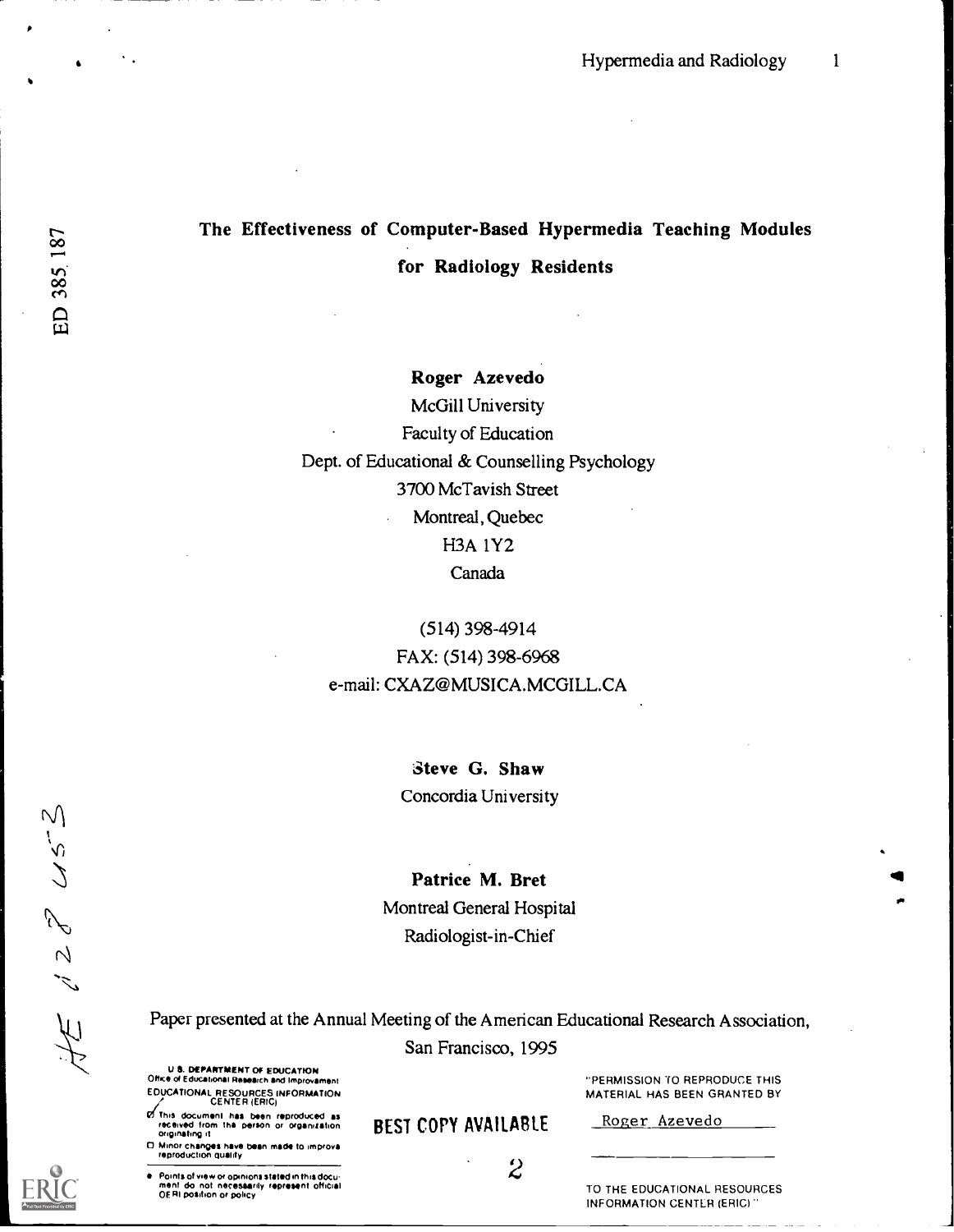# The Effectiveness of Computer-Based Hypermedia Teaching Modules for Radiology Residents

During the period September 1991 to August 1992 eight hypermdia computer-based tutorials for radiology education were developed at the Montreal General Hospital. The design, development, production and evaluation of the modules was carried out by a team comprising medical faculty from McGill University, residents from McGill's network of teaching hospitals, and faculty and students from the Graduate Programs in Educational Technology at Concordia University and Université de Montréal. Postproduction evaluation of the modules was conducted during the period September 1992 to April 1993.

This paper explains the rationale for utilizing a hypermdia appoach in this domain and the expected benefits. The context, including the residency program in radiology and existing traditional teaching methods is outlined. The particular development approach which was employed is described briefly, including organization, processes, tools and funding. Observations concerning the strengths and weaknesses of the approach are provided. The characteristics and functionality of the modules are described. We then outline the evaluation scheme that was followed, including both preproduction and postproduction formative evaluation phases, and provide details of the postproduction evaluation which took the form of a field test. Procedures, tools and analyses associated with the field test are presented. Results are discussed and recommendations for future research and development are elaborated. Overall, findings were positive, with hypermdia generally performing as well as traditional lecture and demonstration methods.

#### Context

The project was carried out at the Montreal General Hospital under the direction of Patrice M. Bret, Chief of Radiology. The radiology program is a five year specialization which follows accreditation as a general practitioner. Residents are highly selected. There are approximately 24 residents at the 5 teaching hospitals in the Montréal area.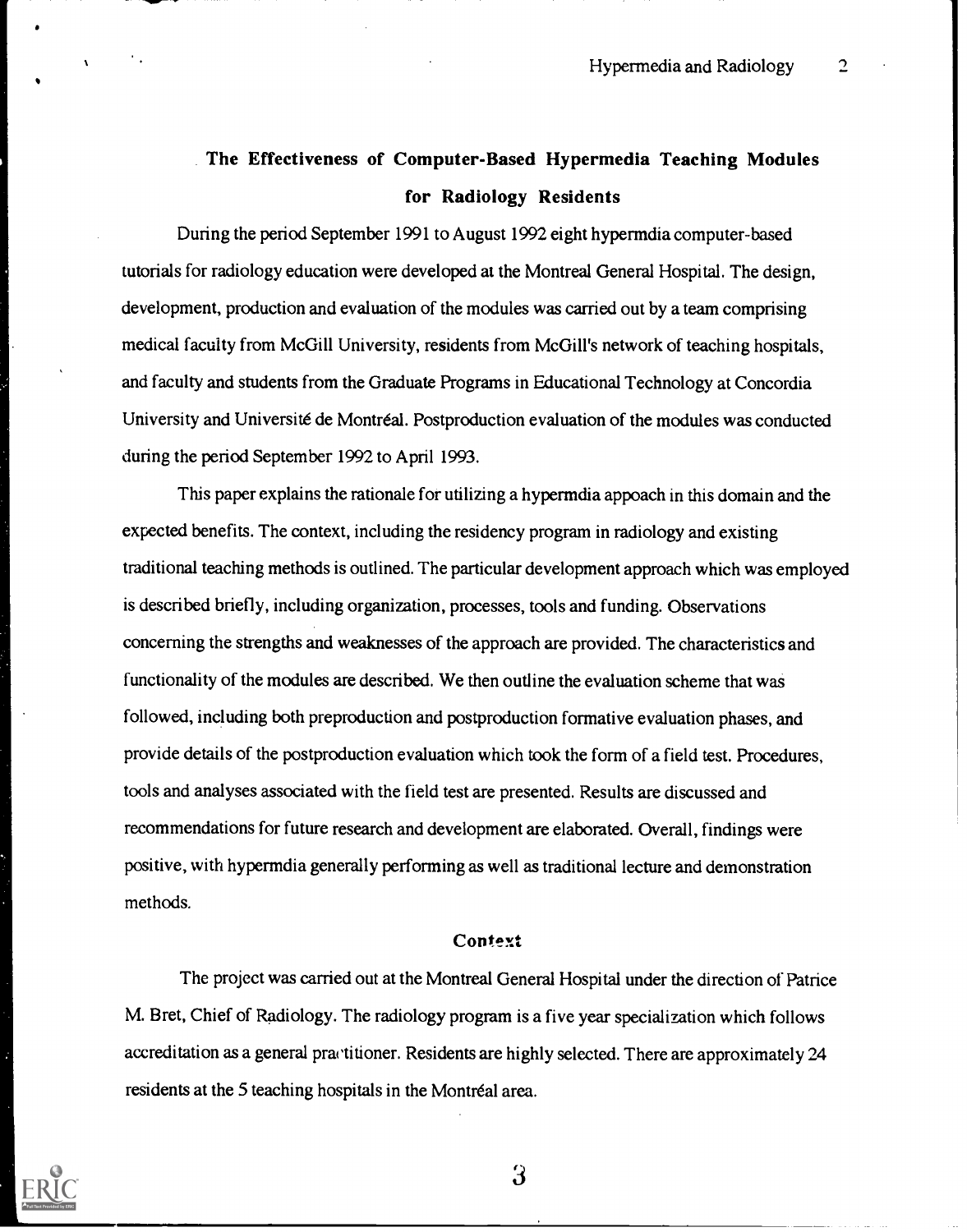The goal of the current project was to develop and implement improved teaching methods in the radiology program. Radiology candidates must develop knowledge and skills in four areas, namely:

(1) perceptual discrimination and interpretation

(2) factual knowledge (e.g., incidence of different pathologies in different populations)

(3) inferential or diagnostic reasoning

(4) patient and case management

All four forms of competence are developed and refined through supervised case loads. (1) through (3) are addressed instructionally in part through a lecture series and also through "conferences". Conferences generally are one-hour sessions during which as many as five residents are required to diagnose individual cases before their peers and a staff radiologist who has prepared the cases.

This system is somewhat haphazard. Lectures by visiting staff vary from year to year in content and quality of presentation. Conferences are important, but only one or two residents are truly actively participating at each session. Our informal observations of conference sessions revealed a low level of attention from some non-participants. Also, preparation time for both conferences and lectures is quite substantial and staff radiologists have less time at their disposal for these tasks than is desirable.

#### Hypermedia for Radiology Training

Hypermedia has enormous potential as an instructional tool in the domain of radiology (Ackerman, 1992; Greenes, 1992; Jaffe & Lynch, 1992; Lesgold and Katz, 1992), especially with regard to the first three objectives listed above: development of perceptual and inferential skills and acquisition of factual knowledge. More explicitly, computer-based hypermdia offers the following possibilities:

a highly interactive form of instruction that guarantees active learner participation;

the capability of presenting images (CTs, MRIs, Doppler images, X-rays) and of highlighting these images in different ways to train residents in perceptual discrimination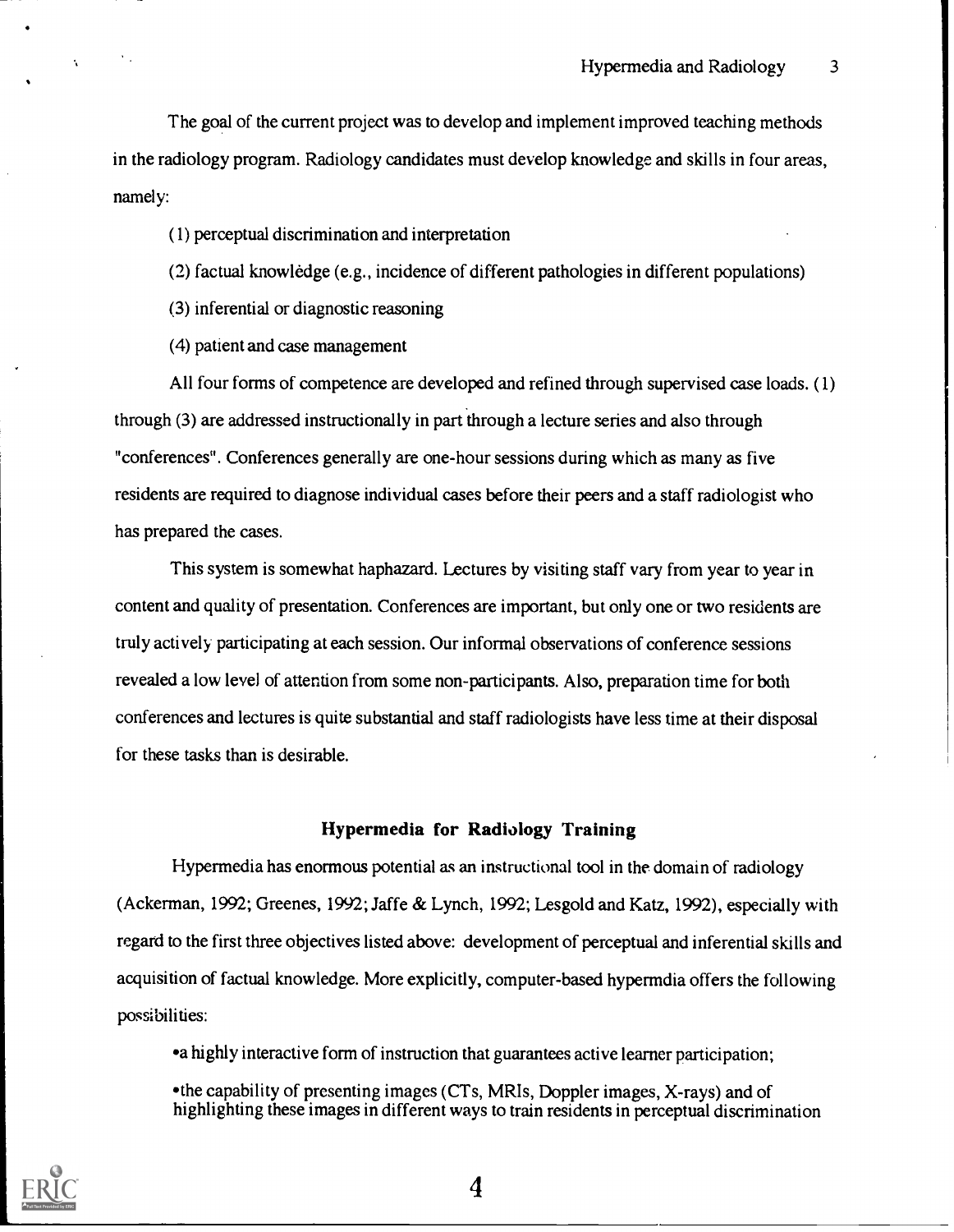tasks, and to test interactively their abilities;

the ability to present cases, and to pose cases for solution;

flexible instructional strategies including simulation, case-based learning, as well as discovery learning and tutorial modes;

the possibility of a seamless environment for study with interconnected on-line glossaries, bibliographies and search functions;

facilities for annotating, saving, and printing images; generating bibliographies; saving and printing comments and notes, and;

the capacity to exploit thematic connections among concepts and cases through the structural flexibility of hypermedia systems (a capability which Spiro et al. (1989, 1991, 1992) argue is especially important in ill-structured domains)

By taking advantage of these possibilities, the following benefits for the project were anticipated:

improved curricula in radiology

standardization of quality and content of core curricula

improved learning through sound instructional design and interactive learning strategies

ongoing improvement of instruction through formative evaluation (including on-line collection of user data)

increased understanding of variables affecting learning in hypermdia in medical education

dissemination of tools (a shell) and transfer of development methodologies to radiology programs throughout Canada

reduced instructional preparation time for Faculty

increased availability of explicit training to interns

#### Review of Related Projects

Despite the apparent potential of hypermdia for this domain, there are relatively few existing projects which have been evaluated and reported. Those which have been reported are of limited scope.

Among studies which have been conducted we find the following: Moore, Kathol, Zollo and Albanese (1993) assessed the effectiveness of a videodisc film file compared with a conventional film file for teaching radiology to medical students. One hundred and thirty-four (134) fourth year medical students studied 116 cases selected from the American College of

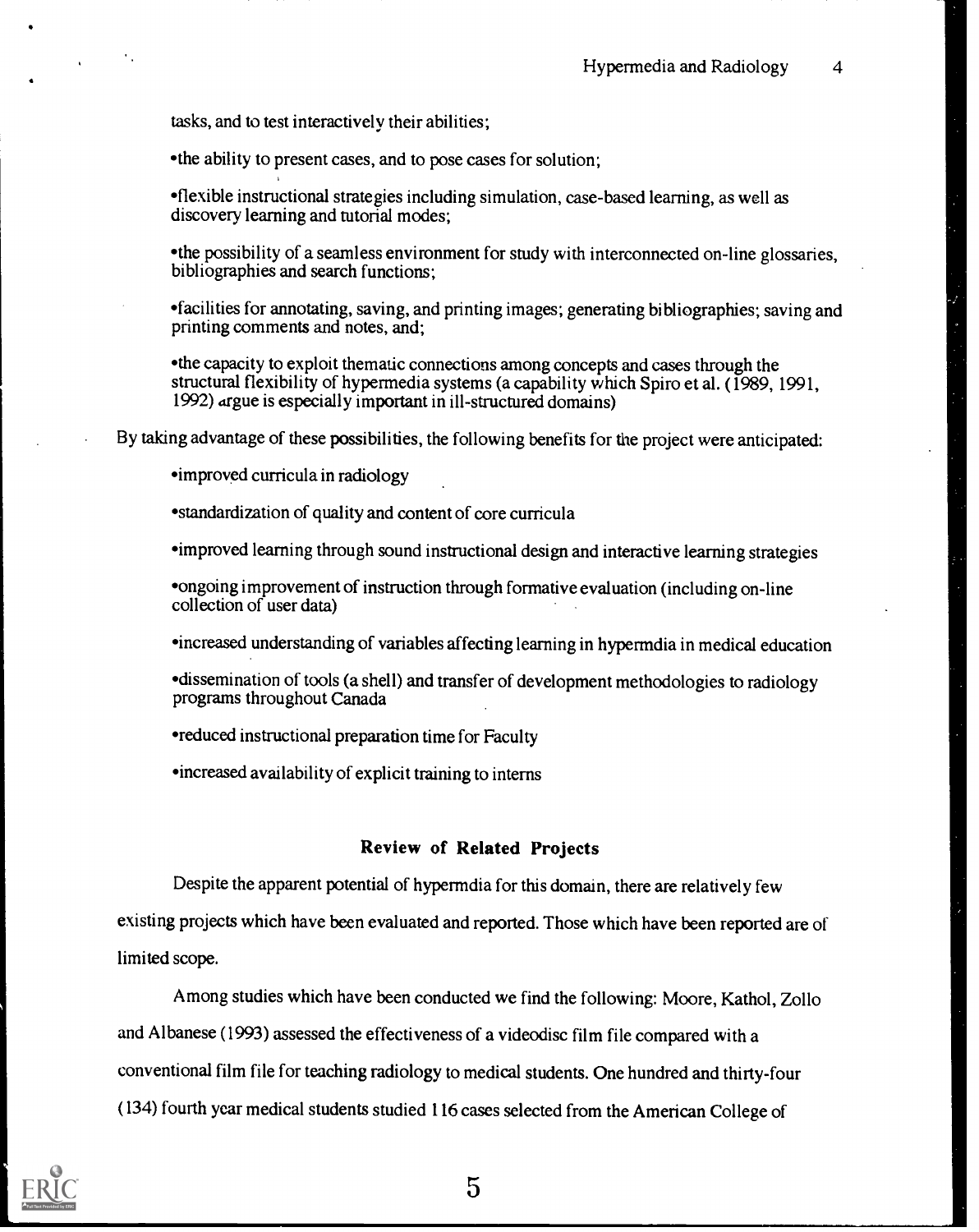Radiology Learning File. Material comprised 58 skeletal cases and 58 chest cases. One half the students studied the skeletal cases on film, the other half on vidoedisk. The conditions were then reversed for the chest cases. There was no significant difference between the two conditions regarding learning. However, students utilizing film reported their perception of a superior learning experience in terms of amount learned, convenience of use and ability to detect lesions. This is an interesting study insofar as it provides some justification for the use of lower resolution media for teaching purposes. However, the interactive and advanced navigational features afforded by the technology were not exploited in the design of this particular project.

D'Allesandro, Galvin, Erkonen, Albanese, Michaelsen, Huntley, Mc Burney and Fasley (1993) compared the instructional effectiveness of a hypermdia textbook (Hyper Lung) of a lung disease with a lecture. HyperLung consists of a sophisticated hypermdia "pop-up" textbook comprised of a table of contents, discrete chapters, indices, a dictionary, on-line testing, text search and annotation capabilities. Forty-nine (49) staff and residents in radiology were randomly assigned to receive instruction either by HyperLung or by lecture. Both groups recieved the same informational content and were tested before and after instruction. There were no significant differences in learning between the two groups.

This is perhaps the closest project to the evaluation reported in this paper. However, the Montreal General Hospital project has a smaller, presumably more homogeneous sample (residents only), and provides longer exposure to the "treatment" conditions.

Jaffe, Lynch and Smeulders (1989) developed a hypermedia program on echocardiography to be used as the primary instructional tool for achieving an intermediate level of clinical expertise. It consists of a user-controlled learning environment with random access to 54,000 images and 1,200 clinical items. This module has proved successful in providing a uniform basic curriculum in echocardiography. After five to ten hours of independent study with this module, residents are said to "have achieved an intermediate level of expertise and need less tutoring from the attending physician" than previously (Jaffe et al., p. 479). An objective qualitative assessment of skill acquisition is reported to be in progress. However, the authors do not reveal how the reported

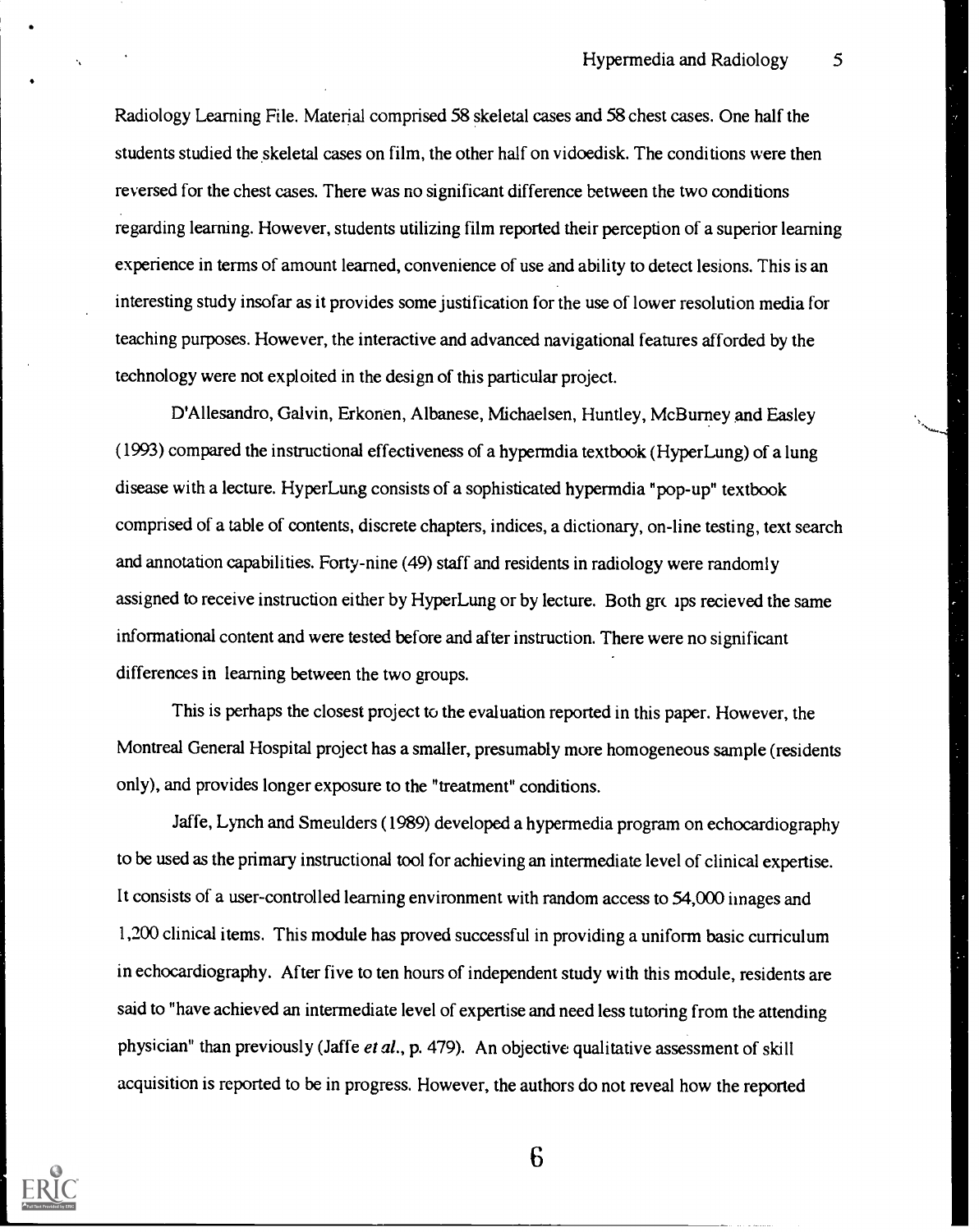improvements in skill and performance were measured.

Wenzel and Gotfredsen (1987) studied retention of theoretical knowledge after computerassisted instruction in intraoral radiography. No significant differences were found between treatment and control groups on immediate or delayed (three months, 18 months) posttest measures, though both groups showed significant differences on pretest versus immediate posttest measures. Instrumentation comprised 20-item multiple choice tests.

Starkshall, Riggs and Lowther (1986) report the development and informal assessment of a computer-aided instructional module for radiological physics. The program appears to be a protoype. Informal feedback collected from physicists, residents and technology students focused on educational value and user friendliness. The feedback reported was positive and supports the use of the technology in the curriculum.

Several features distinguish the Montreal General Project from the projects and evaluations documented above. In particular our project involves several learning objectives, a variety of materials and themes presented through one standard interface, and a relatively long duration with some 20 hours of material delivered over a six month period.

While there are weaknesses in the evaluation design and instrumentation, as discussed later in this paper, overall the approach is more rigorous than the evaluations described above carried out by other groups. In our view, our evaluation provides more reliable and more detailed evidence of the applicability of computer-based hypermdia to instruction for radiology programs than the other projects which have been reported in the literature. Important features of the evaluation plan include analysis of impact on learning by type of objective, residency level and instructional method, a field implementation, and a collaborative learning situation for the field implementation which is described below.

#### The Tutorials

The modules developed during the project cover the following topics: (1) Cystic Tumours of the Pancreas, (2) Ectopic Pregnancy, (3) Physics of X-Ray Filters, (4) Tumours of the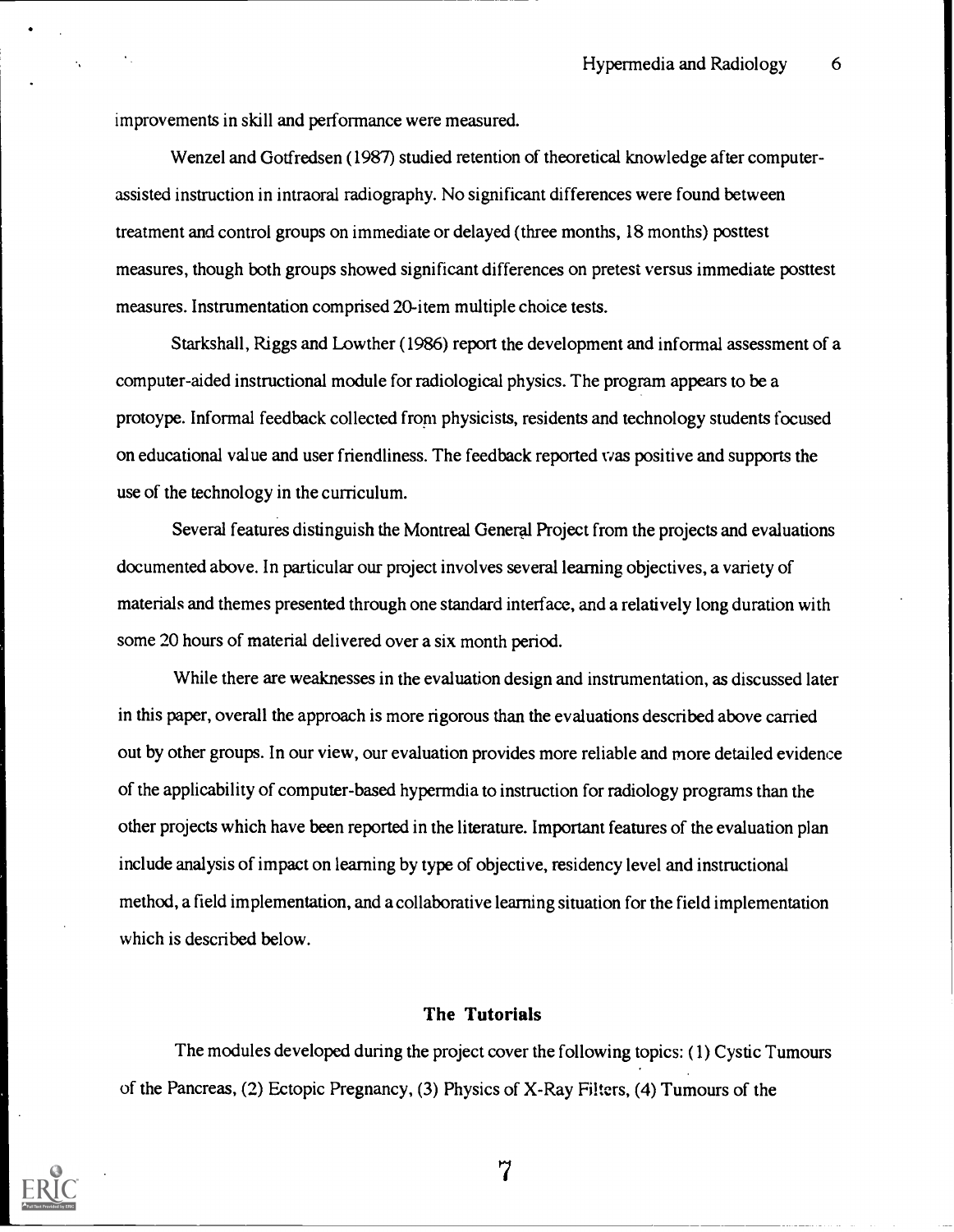Hypermedia and Radiology 7

Posterior Fossa in Children, (5) Anatomy of the Temporal Bone, (6) Diagnosis of Arthritis, (7) Arterial Stenosis and Occlusion Viewed Through Ultrasound, and (8) Echogenic Liver Modules. Each module contains two to four hours of content, divided into chapters. A standard interface and a standard set of functions were designed for use in conjunction with all modules and these were incorporated in a shell programmed in Supercard on the Macintosh, which served as the basic authoring tool. A medical market scanner (an Omniscanner equipped with a back light) was used for digitizing directly radiological images. Sound (for Doppler) was digitized using Mac Recorder. Standard draw programs such as MacPaint and Adobe Photoshop were used for creating graphics. Macromedia's Director program was used for animations. The digital video standard was Quicktime.

The shell was developed by a staff radiologist and the interface was subjected first to expert review and subsequently, with some content in place, to testing with the assistance of graduate students from Concordia and Universite de Montreal to further determine usability. Three graduate students from Concordia were employed in the role of "end-users" for usabilty testing with a representative module. Two strategies were employed: task-based evaluation and an evaluation grid. In the task-based component of the exercise, students were required to obtain certain specific information from the module or to perform a particular task (e.g., paste an image to the scrapbook and print it). Using the evaluation grid, students evaluated the module along several dimensions using a proscribed checklist that comprised Likert-scale items measuring ease of use, quality of graphics and the degree of usefulness of specific features.

A staff radiologist and one senior resident were then assigned to develop the content and finally actually to produce each module. During production, the staff radiologist who developed the shell was available to provide support to the different development teams. Each module underwent ongoing formative evaluation for content accuracy and for consistency in presentation style and graphics. Consistency within and among modules was verified at regularly scheduled group presentations of work in progress attended by staff developers and instructional technologists.

The core content of each module corresponds to a specific lecture scheduled during the



 $\mathcal{F}_1$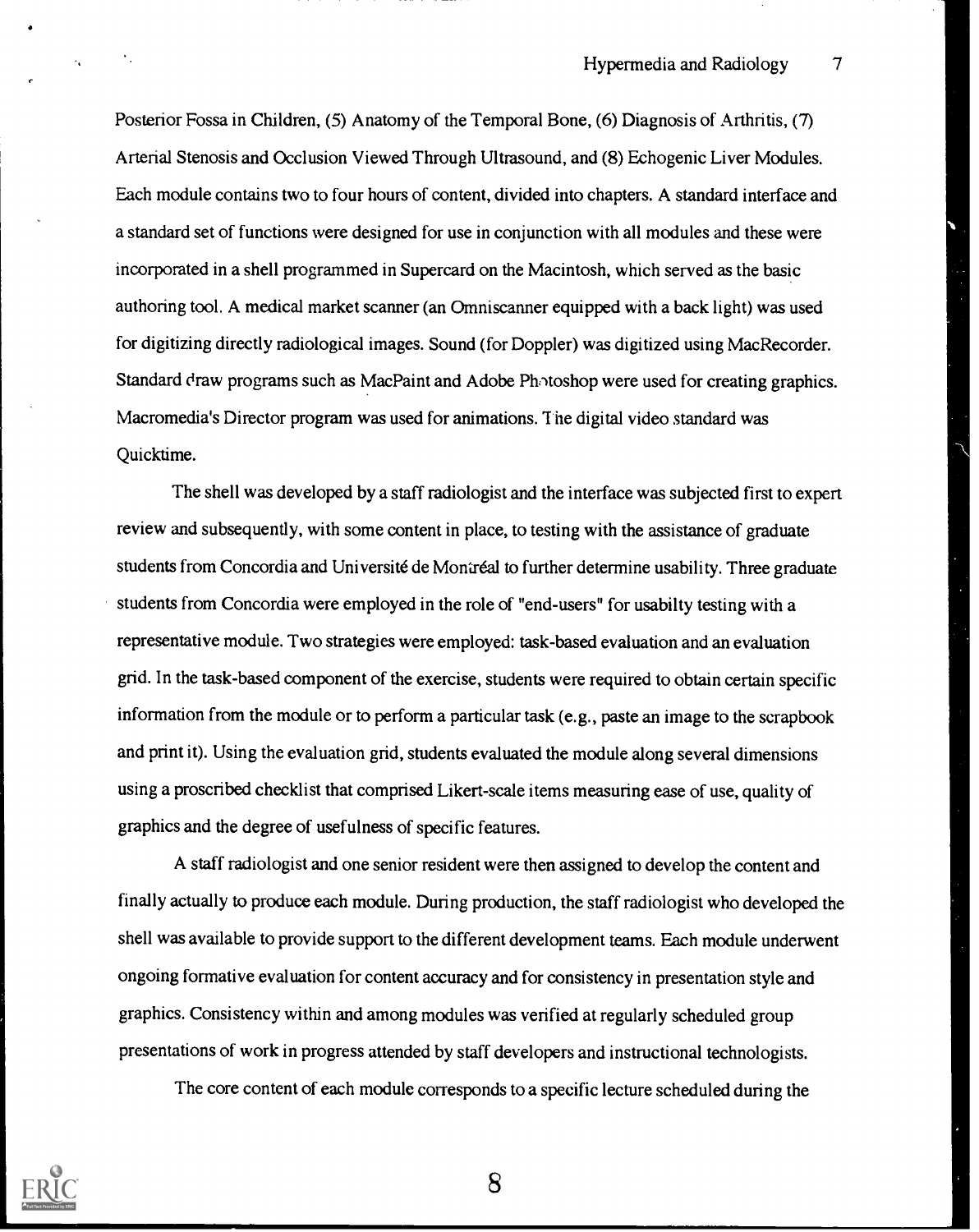1992-1993 sessions. The staff radiologist assigned to each module was the same individual who would deliver the lecture.

Some modules cover all three aspects of radiology training referred to above. Some cover only two (leaving out diagnosis or perceptual training), while one module, the one concerning physics of X-rays, covers only factual or theoretical knowledge.

Modules incorporated digitized images (computed-tomograpgy [CT], x-ray, magnetic resonance images [MRI], ultrasound), animations, digitized sound (e.g., doppler effects), text, and graphics (medical illustrations). Standard features included glossaries, on-line references and abstracts hyperlinked to the content; a scrap-book where users cond file images and text; a notebook, graphic tools and a text editor to annotate contents pasted to the scrap book; electronic book mark; chapter and node indices; text search; keyword search; hyperlinks among content presented via a navigation board displaying related nodes; on-line help; and print functions for bibliographies, scrap book and notes.

Although functionally and technically relatively sophisticated, the modules were d "eloped and produced largely by medical staff. Instructional technologists provided minimal production support. They contributed to a greater extent to the design. The project was kept on schedule by the Chief of Staff of Radiology. This is a significant point in the organization of the project. It is estimated that over 6,000 person hours were spent in development and production phases over a three-year period. Cooperation and motivation of staff radiologists and residents, who are heavily burdened with cases and teaching responsibilities, could only be secured and maintained over time through the priority assigned to the project by the Chief of Staff. Final production values were reasonably professional as judged by the instructional technologists involved.

#### Method

#### Postproduction Evaluation

A field test of the eight modules was conducted over an eight month period. A stratified random sampling divided the available group of residents (n=24) into two groups, with equal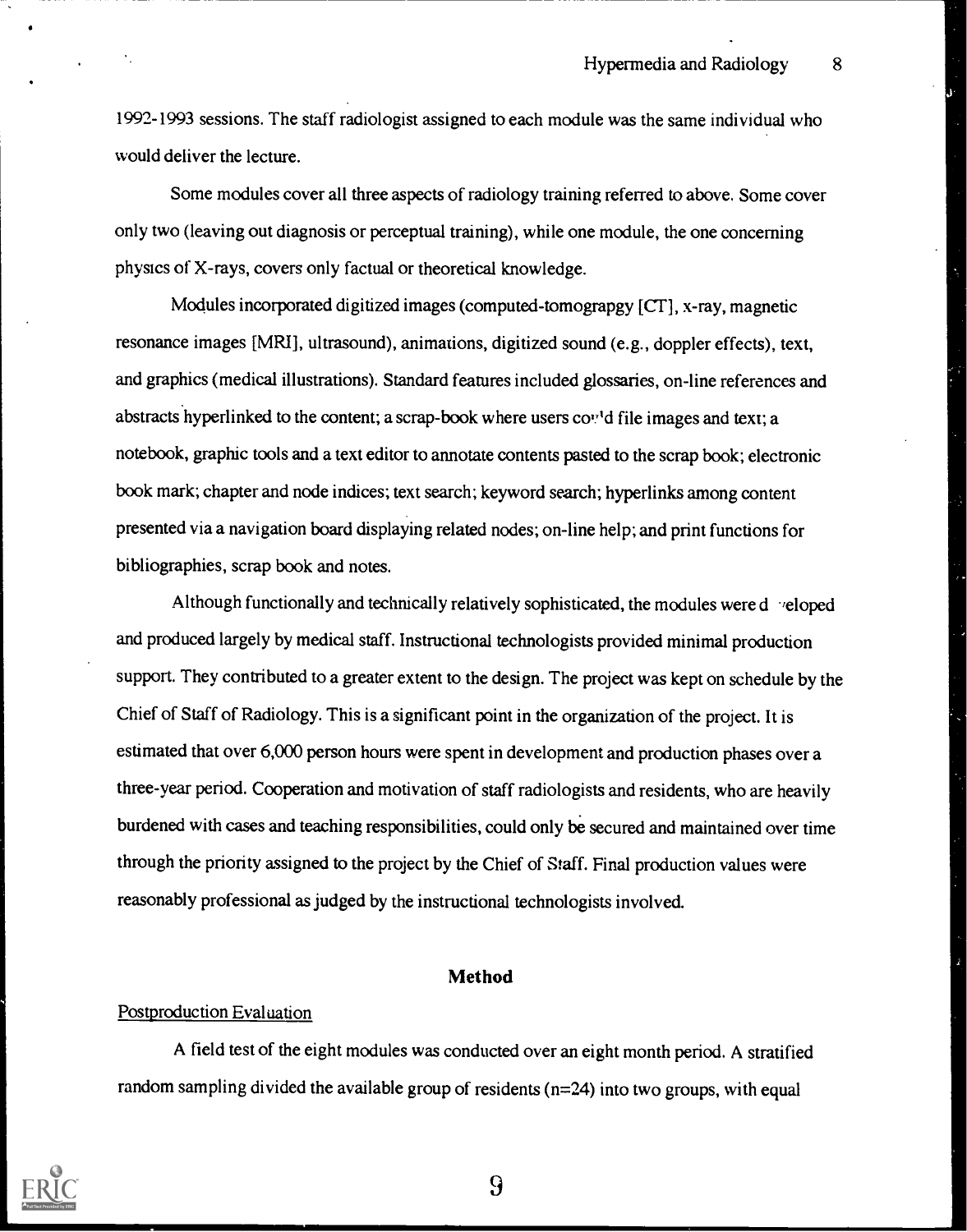numbers of senior and junior residents in each. One group was assigned to the hypermdia condition, the other was to experience traditional lectures. No pretesting was employed; prior knowledge was treated as a random variable.

Originally the plan was to use a  $2 \times 2 \times 3 \times 5 \times 8$  mixed repeated measures design to assess differences in learning of different categories (perceptual, factual, and diagnostic reasoning) between the two groups on immediate and delayed posttest administration, based on residency level on each of the eight modules. Delayed posttesting was not feasible owing to logistic problems associated with assembling residents from the various teaching hospitals at the same time on so many occasions.

Given sample size and variable mortality over the six posttests, six independent t-tests were conducted to compare groups on posttest scores. Six one-way ANOVAs were conducted to analyse differences based on residency level.

Independent t-tests were employed to investigate which individual items differentiated the two treatment groups.

#### Subjects

Twenty-four (24) residents in radiology at McGill's five Montreal area teaching Hospitals participated. There were 12 females and 12 males. The sample represents all available residents during the period of the study. Participation in the study was urged by the Chief of Staff of Radiology, and no resident declined to participate.

#### Instruments

Posttests were designed to be as similar in format as possible. Each posttest comprised multiple choice and short answer items. One test (Arterial Stenosis and Oclusion Viewed Through Ultrasound) included photographic prints of ultrasound images with areas to be identified and outlined by subjects. Each test was constructed by a lecturer with assistance from the instructional technologists. Tests were reviewed to ensure adequate sampling of the content, and to verify that content was contained in both lectures and hypermdia. Hypermedia modules contained additional

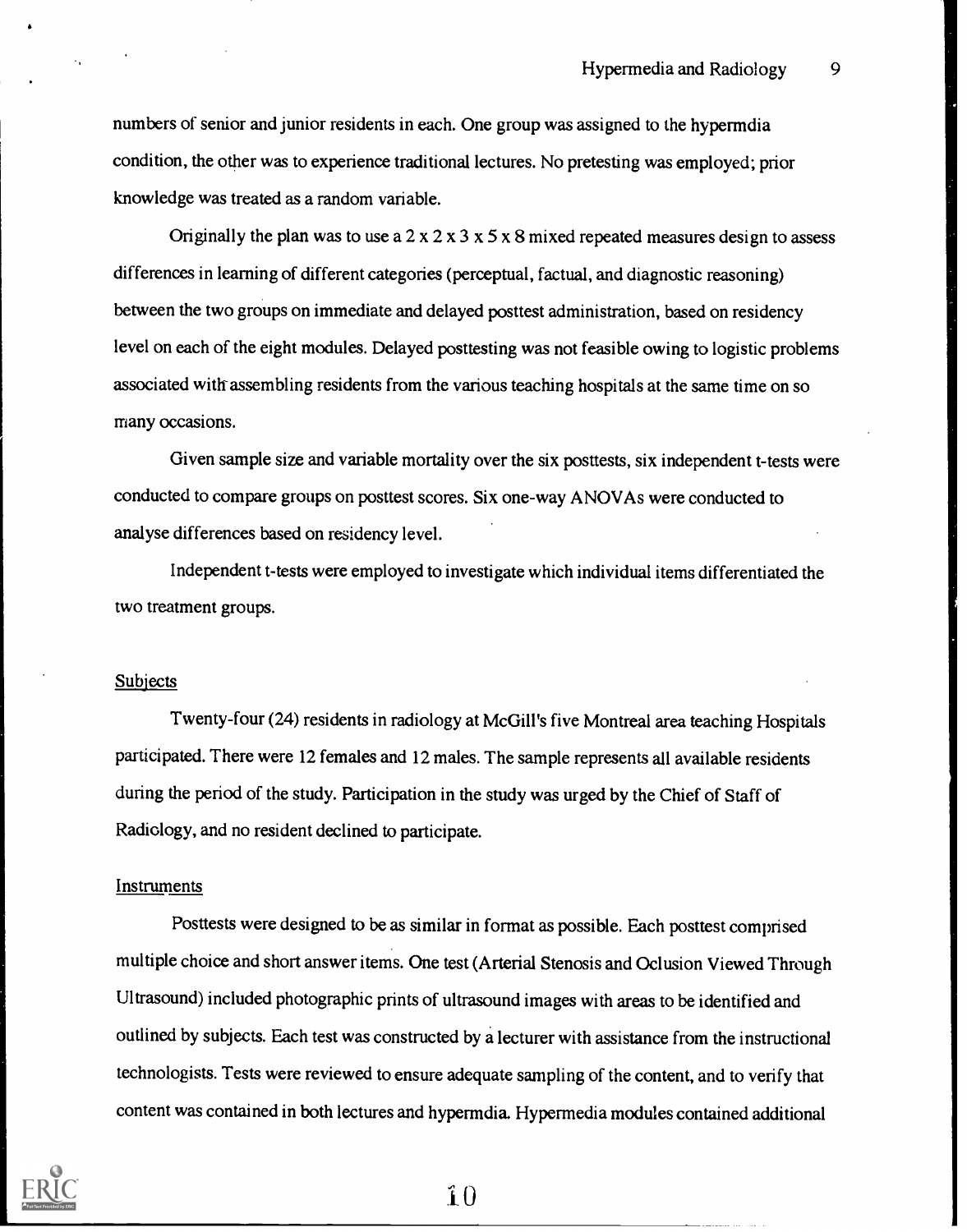content not intended to be presented in the lectures. This content was excluded.

Pilot testing of several of the postests was conducted with residents who were not included in the study in order to evaluate clarity and duration. Guidelines for format and length of the posttests were created on the basis of the validation of the first posttest. There was not a sufficient number of residents available to allow for formal pilot testing of tests for all six modules.

Scoring of test results was carried out by the lecturer responsible foi the content. Tests were identified only by a code number to ensure impartial evaluation. For non-objective test items (e.g., short answer diagnoses, precise identification of pathological features in images) with a range of possible scores, the lecturer provided an evaluation grid, and items were scored by both lecturer and instructional technologist. Inter-rater reliablity for this scoring procedure was set at .90 and achieved.

#### Procedure

On the six testing days, which occured at one month intervals, all residents were assembled at the Montreal General Hospital in a meeting room. They were instructed to go either to the lecture hall or the hypermdia lab, according to their random assignment. The lectures were scheduled to last one-hour. The hypermdia sessions were concurrent with the lectures with the same duration. At the end of the one-hour presentation period, all subjects were reunited in the meeting room and the tests were administered during a 45 minute period.

Subjects' were surveyed by the instructional techologists during the test administration of the test. They were instructed to place the last four digits of their phone number on the cover sheet for identification purposes, and their residency level (yearone through five) on the back of the last page. Completed tests were returned to the invigilators, who recorded the completion time.

On the first testing day, the objectives of the study were explained to participants. In particular, they were informed that the results of the testing were not a formal component of their evaluation in the residency program, and that the primary objective was to evaluate the two instructional systems. Those not in the hypermdia condition were informed that access to the hypermdia materials would be provided to them after testing.



1.1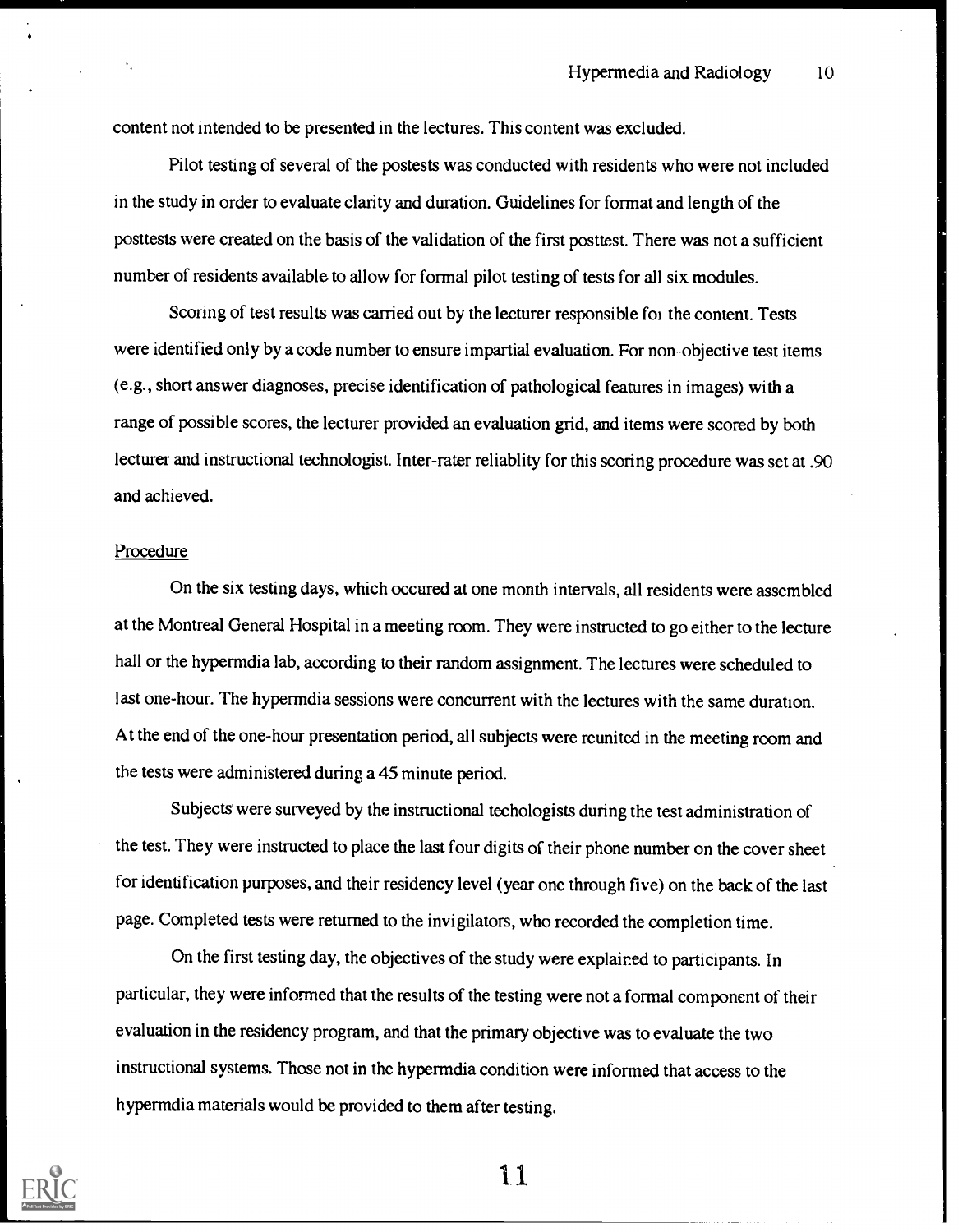A survey revealed that no participant in the hypermdia condition had ever experienced computer-based instruction. There was little experience of application software other than clinical applications. Hence, in preparation for the hypermdia condition participants were provided with a twenty-minute training session. For this session, a self-instructional module was prepared using the same shell and interface as the medical education modules. During the training session the instructional technologists were present to provide additional support to the participants.

In the hypermdia condition, participants worked in groups of two or three at workstations. They communicated freely during the sessions, within their groups. On-line traces recorded content that was accessed and time spent in the module. During the hypermdia sessions participants were free to access any content, but were informed which chapters corresponded to the lecture material and would be directly relevant to the subsequent test.

The order of the modules was determined by the availability of the lecturers. There was no obvious relationship of dependency among the contents of the different modules.

#### Results

While eight modules were developed, only six were included in the study, owing to time constraints and availability of team members and subjects. The six were: (1) Cystic Tumors of the Pancreas, (2) Ectopic Pregnancy, (3) Physics of X-Ray Filters, (4) Tumors of the Posterior Fossa in Children, (5) Anatomy of the Temporal Bone, and (6) Arterial Stenosis and Occlusion Viewed Through Ultrasound.

Descriptive statistics (sample sizes, group means, standard deviations, maximum scores on posttests) for the six modules are presented in Table 1 for the two conditions. The SPSSx program Frequencies was employed to assess assumptions of univariate normality and to detect outliers. Tests for univariate normality were satisfactory.

> Insert Table 1 about here

Of the six independent t-tests comparing posttest scores (see Table 2), only the one

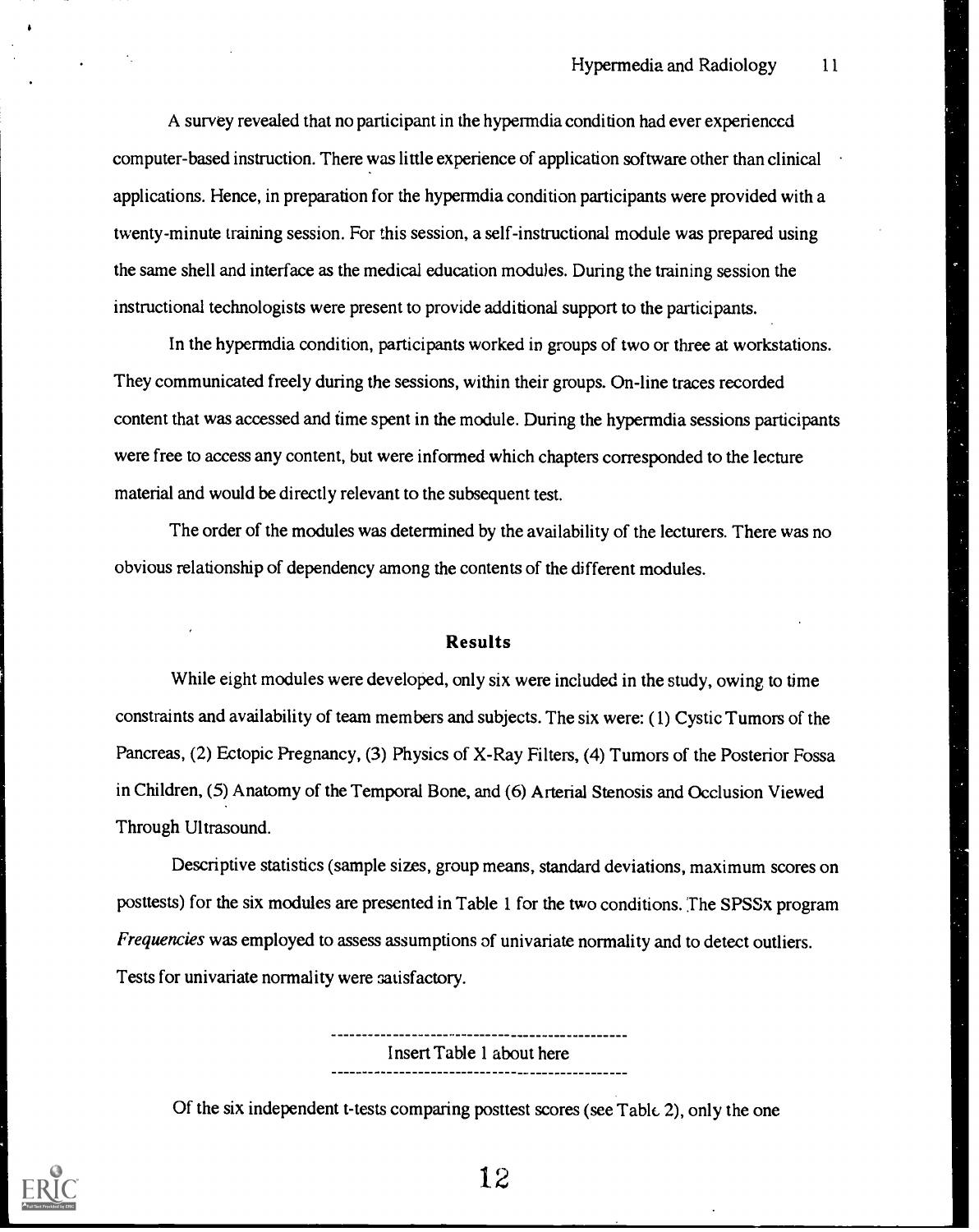associated with Tumours of the Posterior Fossa was significant ( $t$  [17] = 4.04, p < .05). However, irregularities regarding the length, format (short answer, only) and design of the posttest (redundant item3), lead us to disount this result.

> Insert Table 2 about here

Of the six one-way ANOVAs (see Table 3) conducted to investigate differences by level of residency only the one addressing Physics of X-Ray Filters was significant ( $F[3,19] = 3.4$ , p. < .05). Subsequent posthoc analyses in the form of independent t-tests indicated the differences related to item five, a factual recall item which asked the resident to identify the material used for the node of an x-ray unit, the reasons why the material is used and at what kVp characteristic xrays emerge. Junior residents outperformed seniors on this item.

Insert Table 3 about here

Independent t-tests administered for items in each module to determine which individual items discriminated between the groups revealed seven additional significant items (see Table 4).

> Insert Table 4 about here

#### Discussion

Basically, we found no significant differences between instructional conditions or by residency level. As indicated above, only the module Tumours of the Posterior Fossa, revealed differences based on residency level and this result should be discounted because of problems associated with the length, format and design of the test. Only one module yielded significant differences based on instructional condition: Physics of X-rays. However, this module did not cover all three types of learning objectives.

The results do not appear generally to be due to a ceiling or floor effect. Most modules have mean scores between 50 and 65 % of total possible scores, with reasonaby large standard

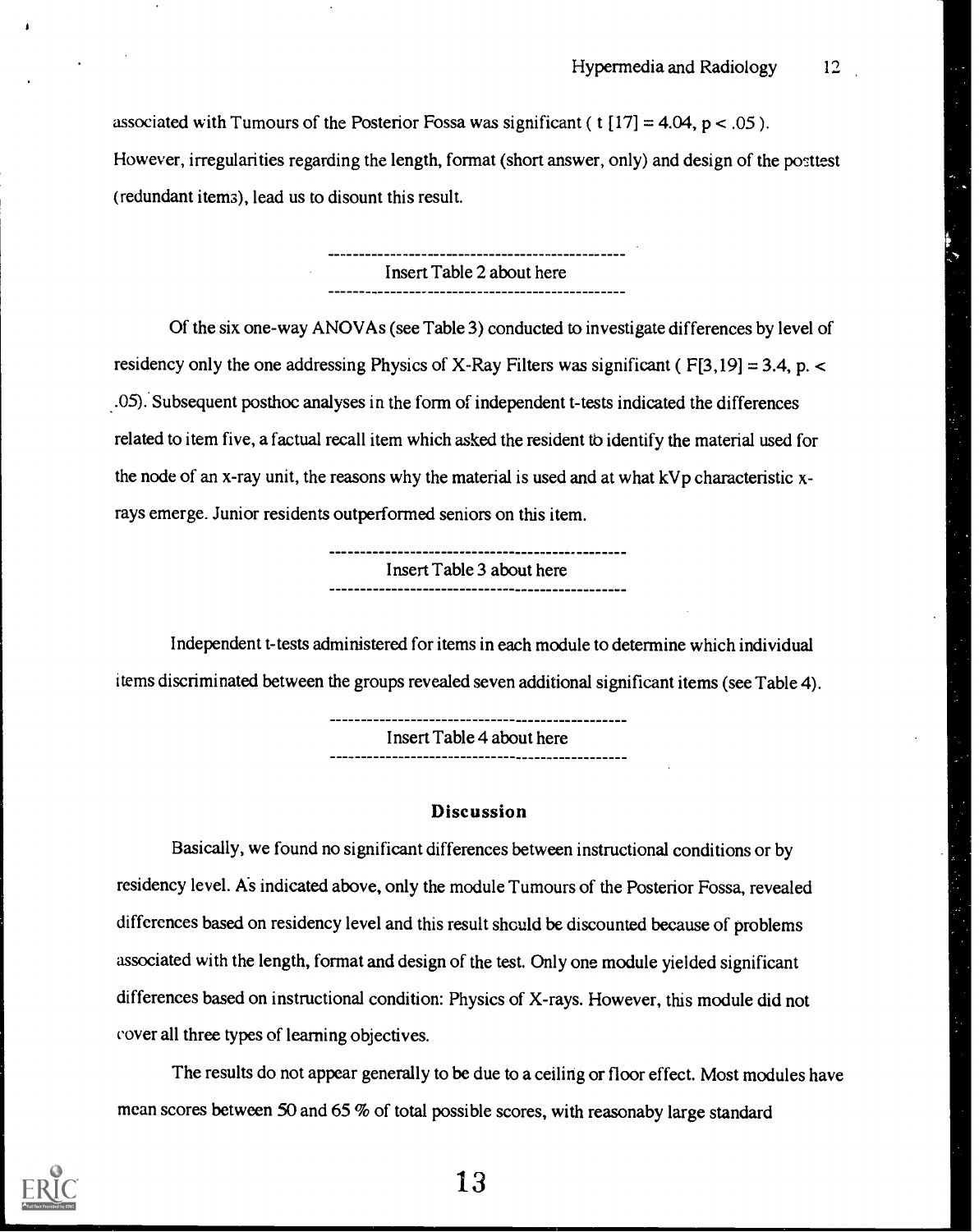deviations (see Table 1). The lowest mean scores are found in Cystic Tumours of the Pancreas where they are about 40% which might be interpreted as a floor effect. This model did not have any items which discriminated between treatment conditions.

The overall results of the evaluation are consistent with other studies which have investigated computer-based applications in radiology education. The methodology and sample are different than other reported studies. Other studies have included larger but less homogenous samples, different technologies (videodisc), lack details concerning instructional design approach, granularity, are merely one shot post-test designs, or use different measures (or do not report measures).

Despite the limitations in our evaluation described above the present field study provides strong evidence that technology-based instruction can be as effective as traditional lectures in delivering complex or refined subject matter to radiology residents.

Table 4 lists those postest items for which the two treatment groups differed significantly. The items concerned fall in two categories: factual and visual discrimination. Two factual items favoured the hypermdia treatment, while two favoured the control group. In the module concerning Arterial Stenosis and Occlusion, the control group outperformed the hypermdia group on three visual discrimination tasks. In the Physics of X-ray Filters module, the hypermdia group outperformed the control group on a theoretical question.

While it is difficult to draw conclusions from these few results, it is interesting to note two things. First, the results for the three visual discrimination tasks are interesting. The hypermdia system provides more images than were presented during the lecture, and these images are highlighted and annotated in sophisticated ways. We therefore expected the hypermdiagroup to outperform the lecture group on this class of tasks. The results suggest that the issue of the difference in resolution of images displayed in the software with regular film output, and its potential impact on transfer, should be revisted. In the visual discrimination tasks residents worked from copies of film. Film resolution is over 1000 dpi, while images incorporated in the modules are scanned down to 600 dpi and then displayed on a 72 dpi screen. This is a significant reduction

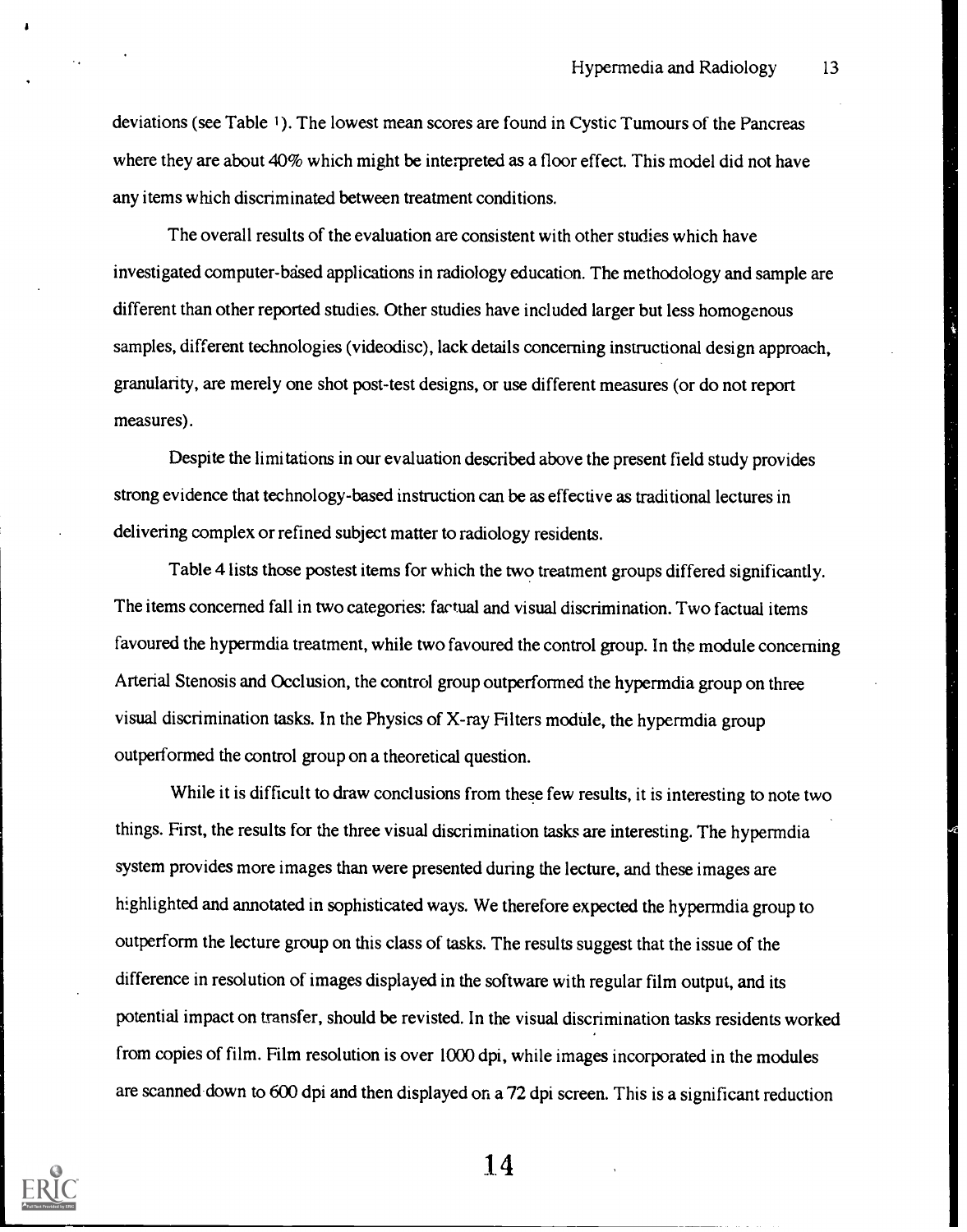in quality that may have a significant impact on feature identification and discimination.

Secondly, the hypermdia module addressing the physics of x-ray filters made extensive use of dynamic visual displays (animations and Quicktime clips) to illustrate theoretical principles. The superior performance of the hypermdia group on a factual item addressing a theoretical issue is thus encouraging, insofar as it indicates the effectiveness of this strategy.

#### Recommendations for Future R&D

With a no-significant-difference result, one can conduct a simple cost-effectiveness or costbenefit analysis to decide whether the technological approach is worthwhile. While the initial effort to develop the eight modules was considerable, the benefits are obvious, as outlined above. The material is available on demand, while the content and quality of delivery is standardized. With the present shell it is relatively easy to add new chapters or content to existing modules and with the development and production expertise acquired within the radiology department during the course of the project creation of new modules should be possible with less effort. Cost-effectiveness is enhanced by the circumstance materials can be shared with radiology programs across Canada. On the other hand, it must be acknowledged the "freeware" approach limits the possibilities of developing and marketing the materials in a commercial form, to generate revenues for further work.

In assessing the strategy for funding this project, it should be remembered that a major goal was to develop a standard shell with a fixed interface which might achieve widespread use. One of the major problems associated with the growing body of published commercial software for medical education is that there is a great deal of variability in functionality and interface design. Standards and conventions yield efficiencies for both developers and end-users (learners). We reasoned that a robust design which could "satisfice" requirements for delivering content related to radiology education would be a useful contribution to software development in this area.

Funding for this project was minimal. \$40,000 was provided by the Canadian Radiological Association and Sterling Winthrop pharmaceutical company. Despite this limited funding, over 20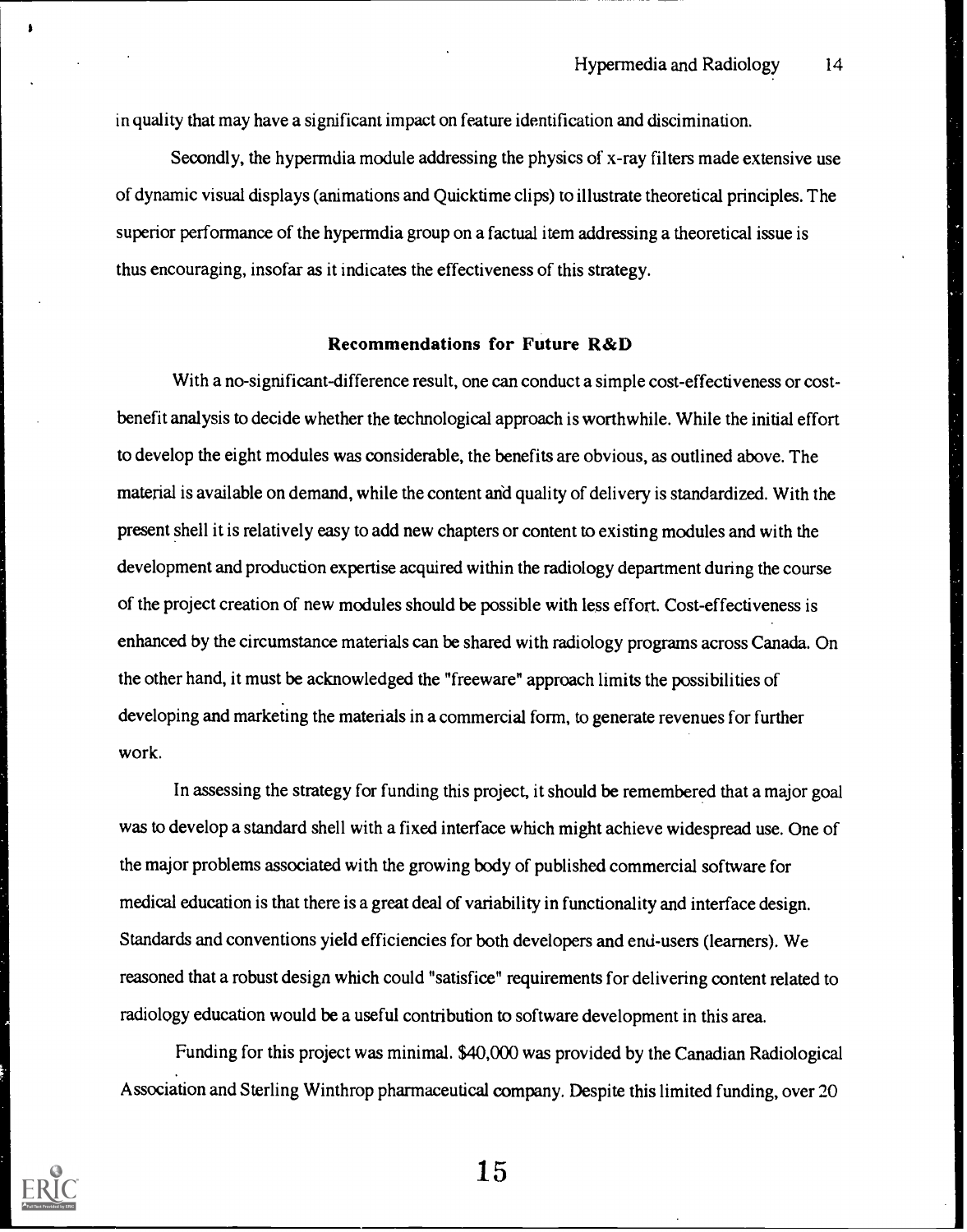Hypermedia and Radiology 15

hours worth of material was developed. The project demonstrated the feasibility of in-house development and production within a teaching hospital, with limited start-up capital. For the moment, until the market matures, development of usable products for smaller specialized market segments will continue to depend on the efforts of commited in-house developers.

Future evaluations should utilize truly standardized posttest instruments that have been assessed for reliability. This was not strictly possible in our evaluation given the limited sample available within the McGill teaching hospitals. A more representative sampling of the three types of learning objectives would also be desirable.

As mentioned, the study involved group utilization of hypermdia. No attempt was made to exploit this in the design of the modules and their functions, and groups were formed randomly and changed to some extent over time, based on absenteeism. Further studies might control for this variable, or investigate the impact of the variable on performance and attitudes.

The decision to utilize groups in the delivery of the hypermdia materials was based on three factors: (1) the nature of radiological activities during residency, which are typically group-based, (2) differences among participants regarding experience with computers, and (3) availability of appropriate computer resources (we didn't have 15 high-end Macintosh computers).

In a strict sense, the group dimension is clearly a confounding element in the field study (did residents le; irn from the hypermdia materials or from their interactions with peers?). But from an evaluation standpoint, the issue is not critical -- unless one wishes to generalize to use of the materials on a strictly individual basis.

Finally, future developments of the applications should entertain the following recommendations:

The programs should exploit hypertext capabilities to a greater extent, incorporating more mini-cases (following Spiro, 1989;1991).

'Enhancements to program functionality should be based on a detailed analysis of realistic learning and clinical activities in radiology, following principles of cognitive apprenticeship and situated learning. Such an analysis would allow implementation of a cognitive apprenticeship strategy with variable levels of support for learning and performance

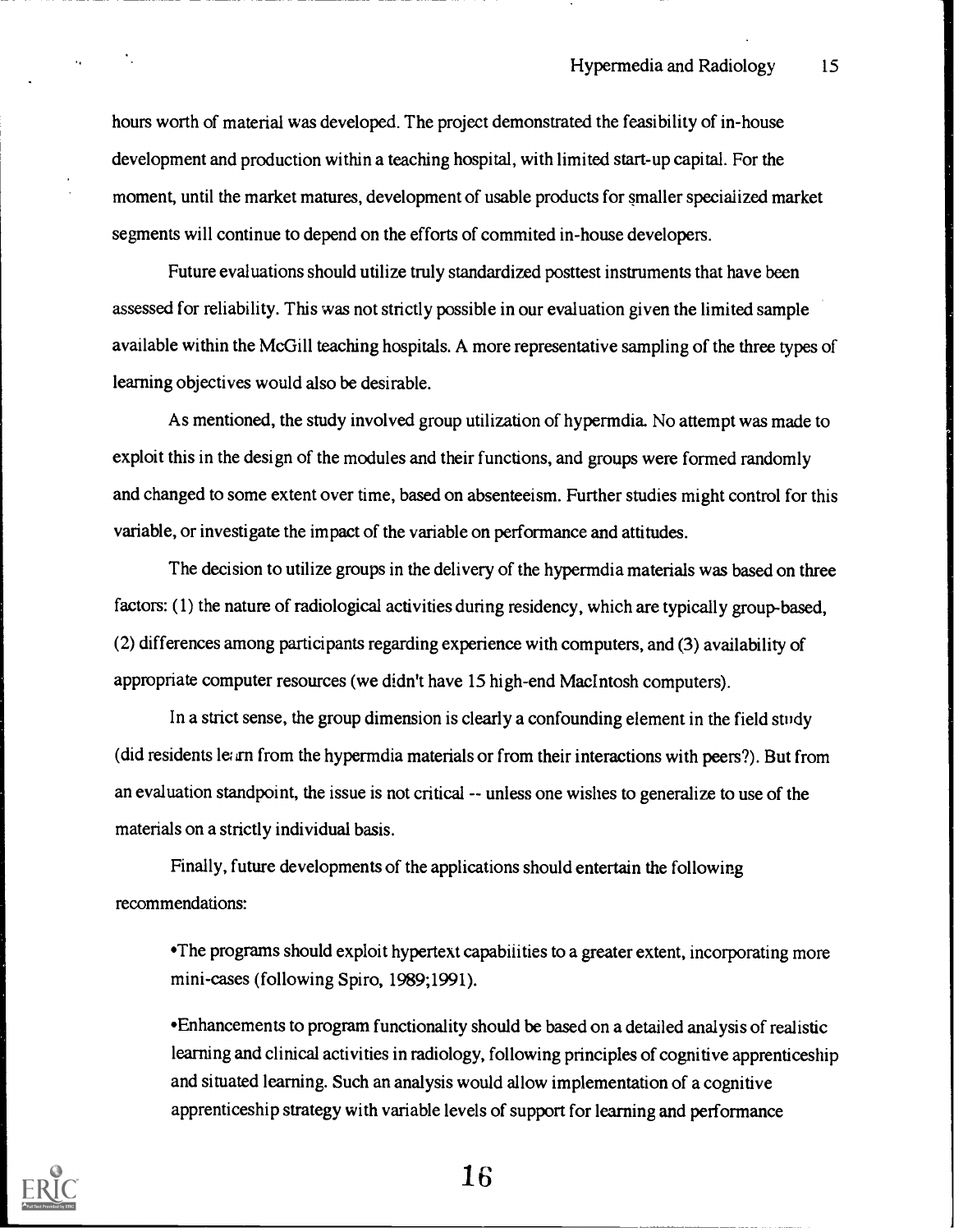(Collins, Brown & Newman, 1989) and would be in line with recent thinking about the need to accomodate situated aspects of complex problem-solving activities in ill-structured domains, including social and cultural dimensions (Clancey, 1993).

Further recommendations from formative evaluation of the interface, concerning aspects such as standardization of location of visual versus textual information, should be implemented.

The possiblities offered by multiple windows for promoting visual acuity based on multiple image comparison should be explored. The present software offers only limited comparison of images with two per screen, or with comparison images on successive screens or interchangeble within a window.

The issue of the impact of lower resolution gray scale images on visual perception tasks and its impact on transfer to operational radiological conditions should be investigated.

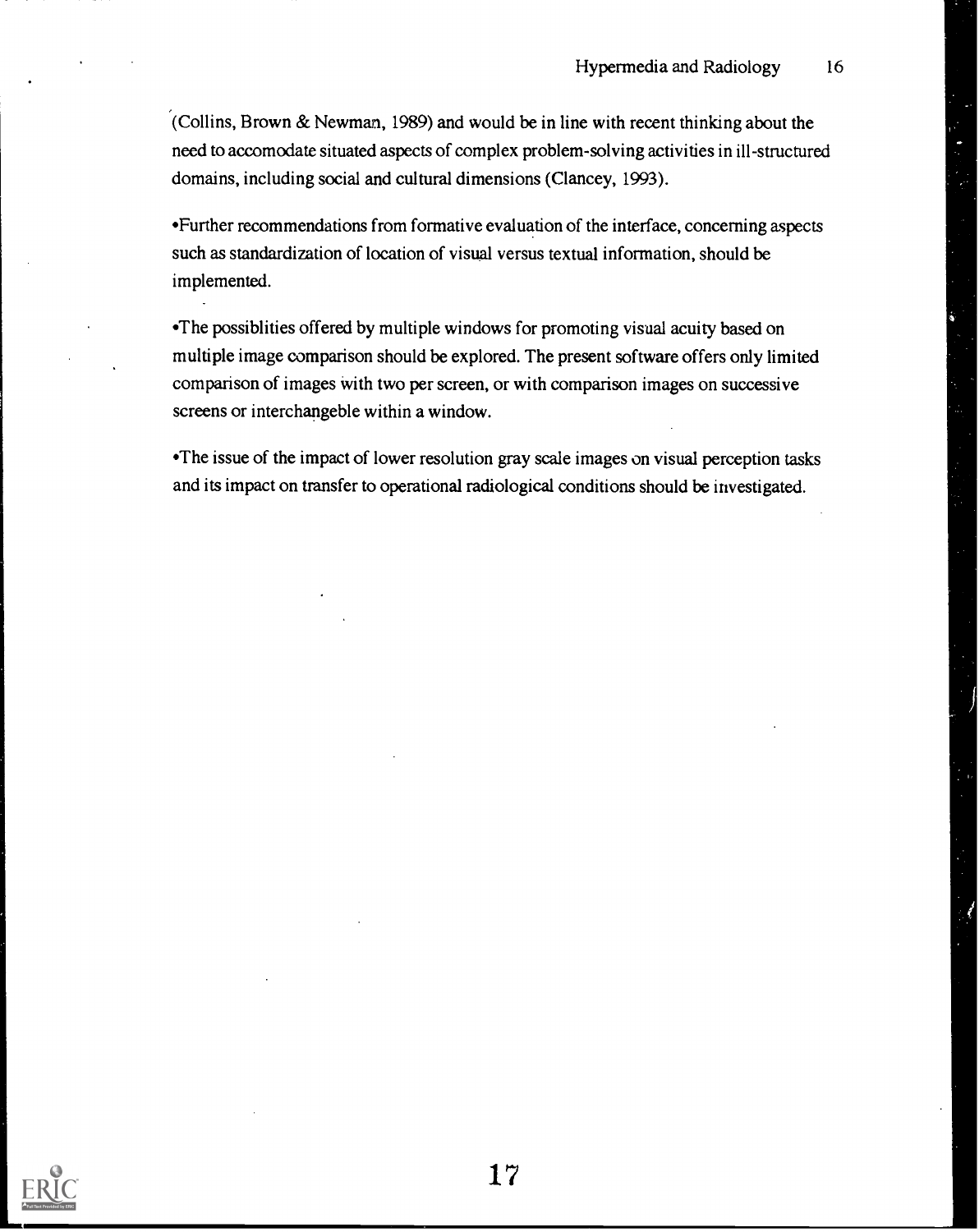#### References

Ackerman, M. J. (1992). The videodisk in medical education. In J. C. Honeyman & E. V. Staab (Eds.), Syllabus: A special course in computers for clinical practice and education radiology (pp. 169-170). Chicago, IL: Radiological Society of North America Publications.

Boyer, A. L., Kleffner, J. & Mock, E. C. (1984). Computer-assisted instruction for radiotherapy residents. International Journal of Radiation Oncology, Biology & Physics, 10, 2345-2349.

Campbell, D. T., & Stanley, J. C. (1963). Experimental and quasi-experimental designs for research. Boston: Houghton Mifflin Company.

Collins, A., Brown , J. S., & Newman, S. E. (1989). Cognitive apprenticeship: Teaching the craft of reading, writing and mathematics. In L. Resnick (Ed.), Knowing, learning and instruction: Essays in honor of Robert Glaser (pp. 453-494). Hillsdale, NJ: Lawrence Earlbaum Associates.

Clancey, W.J. (1993). Guidon-manage revisited: A socio-technical systems approach. Journal of Artificial Intelligence in Education, 4(1), 5-34.

D'Allesandro, M. P., Galvin, J. R., Erkonen, W. E., Albanese, M. A., Michaelsen, V. E., Huntley, J. S., McBurney, R. M., & Fasley, G. (1993). The instructional effectiveness of a radiology hypermdia textbook (HyperLung) versus a standard lecture. Investigative Radiology, 28(7), 643-648.

Greenes, R. A. (1992). Computer-based education and decision support in radiology. In J. C. Honeyman & E. V. Staab (Eds.), Syllabus: A special course in computers for clinical practice and education radiology (pp. 177-183). Chicago, IL: Radiological Society of North America Publications.

Jaffe, C. C., & Lynch, P. J. (1992). Computer-aided instruction for radiological education. In J. C. Honeyman & E. V. Staab (Eds.), Syllabus: A special course in computers for clinical practice and education radiology (pp. 171-176). Oak Chicago, IL: Radiological Society of North America Publications.

Jaffe, C. C., Lynch, P. J., & Smeulders, A. W. M. (1989). Hypermedia techniques for diagnostic imaging instruction: Videodisk echocardiography encyclopedia. Radiology, 171, 475-480.

Lesgold, A., & Katz, S. (1992). Models of cognition and educational technologies: Implications for medical training. In D. A. Evans & V. L. Patel (Eds.), Advanced models of cognition for medical training and practice (pp. 171-190). Berlin, Germany: Spinger-Verlag.

Macura, K. J., Macura, R. T., Toro, V., Binet, E. F. Trueblood, J. H. (1993). Casebased tutor: Intracranial Masses. Paper presented at the 79<sup>th</sup> scientific assembly and annual meeting of the Radiological Society of North America, Chicago, IL.

Moore, T. E., Kathol, M. H., Zollo, S. A., & Albanese, M. A. (1993). Comparison of a videodisc system with a conventional film file for medical student teaching. Investigative Radiology, 28(10), 969-973.

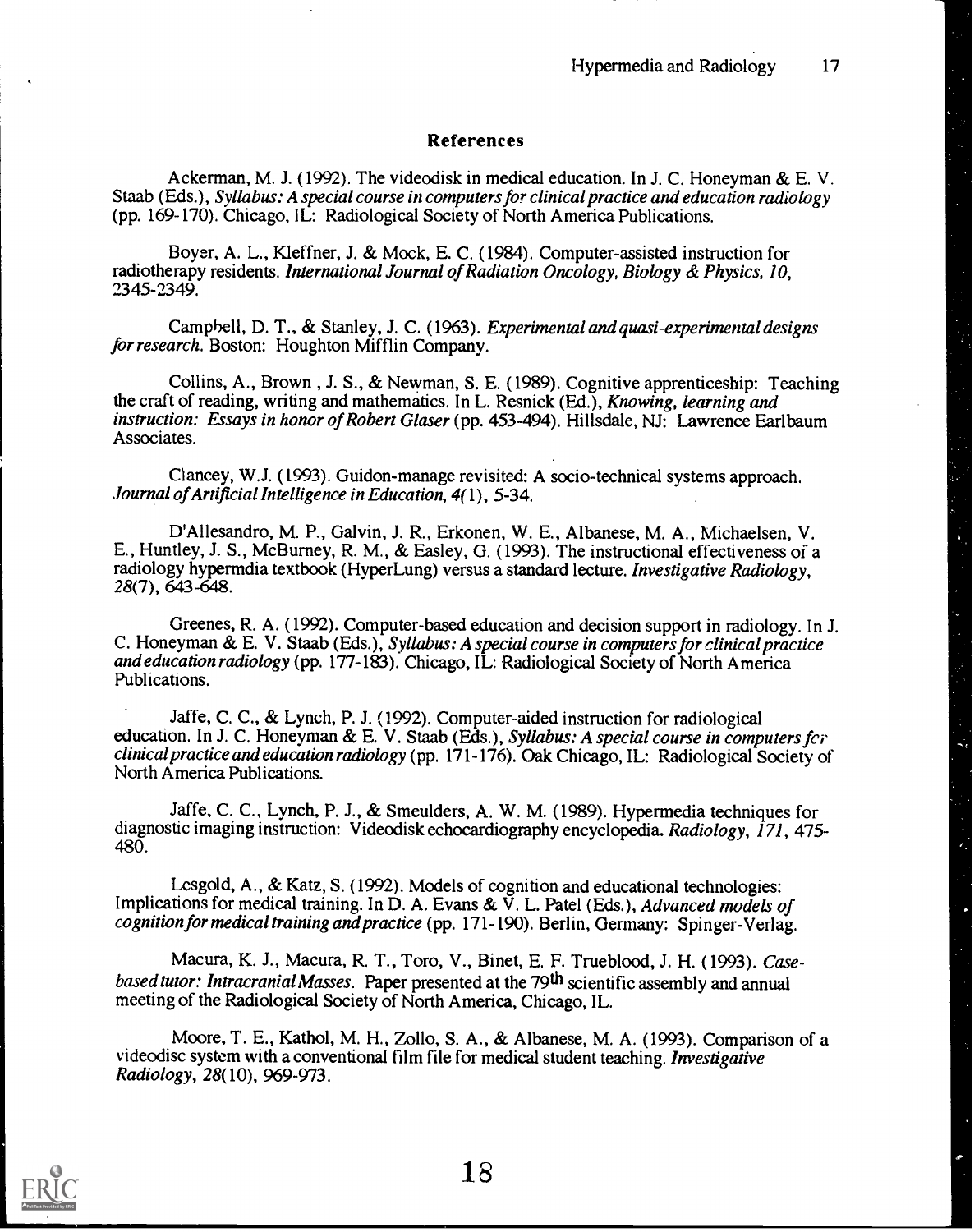Sharpies, M. (1989). The radiology tutor: computer-based teaching of visual categorization. In D. Bierman, J. Breuker, J. Sandberg (Eds.), Artificial intelligence in education: Proceedings of the fourth international conference on AI in education (pp. 252-259). Amsterdam: IOS.

Shaw, S. G., Azevedo, R., Dubreuil, B. & Bret, P. (1993). Hypermdia modules for radiology with some preliminary findings. Paper presented at the World Conference on Educational Hypermdia and Hypermedia, Orlando, FL.

Spiro, R. J., Feltovich, P. J., Jacobson, M. J., Coulson, R. L. (1991). Cognitive flexibility theory, constructivism, and hypertext: Random access instruction for advanced knowledge acquisition in ill-structured domains. Educational Technology, 31(5), 24-33.

Spiro, R. J., Coulson, R. L., Feltovich, P. J., Anderson, D. K. (1988). Cognitive flexibility theory: Advanced knowledge acquisition in ill-structured domains. Paper presented at the 10th annual conference of the Cognitive Science Society, Montreal, Quebec, Canada.

Starkshall, Riggs and Lowther (1986) A Computer-aided instructional module for radiological physics. International Journal of Radiation Oncology, Biology, Physics, 12, 421-426.

Wenzel and Gotfredsen. (1987). CAI in intraoral radiography. Journal of Dental Education, 51(5), 244-245.

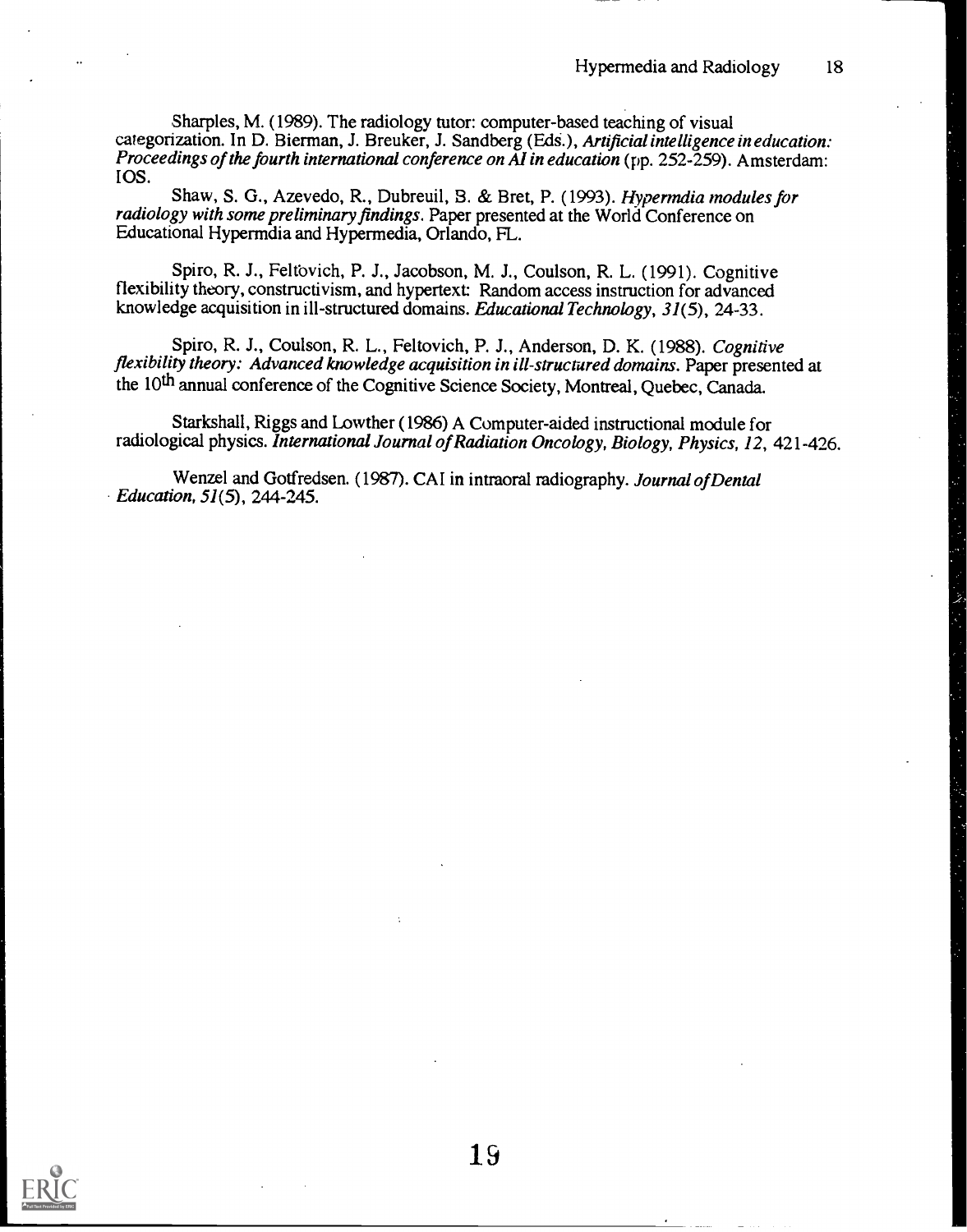Descriptive Statistics for the Six Hypermedia Modules

|                                                                       | Sample Size                |                                         | Mean (SD)                                                             |              |                                                 |
|-----------------------------------------------------------------------|----------------------------|-----------------------------------------|-----------------------------------------------------------------------|--------------|-------------------------------------------------|
| Hypermedia<br>Module                                                  | <b>Hypermedia</b><br>Group | <b>Traditional</b><br>Teaching<br>Group | <b>Hypermedia</b><br><b>Traditional</b><br>Group<br>Teaching<br>Group |              | Maximum<br>Possible<br>Score on<br>the Posttest |
| 1) Arterial Stenosis<br>and Occlusion<br>Viewed Through<br>Ultrasound | 10 <sup>°</sup>            | 14                                      | 31.60 (10.46)                                                         | 32.29 (8.18) | 64                                              |
| 2) Physics of X-Ray<br>Filters                                        | 11                         | 13                                      | 33.18 (8.68)                                                          | 31.62 (7.08) | 50                                              |
| 3) Ectopic<br>Pregnancy                                               | 10                         | 12                                      | 26.30(4.64)                                                           | 29.83 (3.76) | 52                                              |
| 4) Cystic Tumors of<br>the Pancreas                                   | 6                          | 15                                      | 15.83(3.82)                                                           | 17.20(2.51)  | 42                                              |
| 5) Anatomy of the<br>Temporal Bone                                    | 8                          | 13                                      | 14.25(3.88)                                                           | 15.08(5.28)  | 30                                              |
| 6) Tumors of the<br>Posterior Fossa in<br>Children                    | 6                          | 13                                      | 6.50(1.23)                                                            | 9.08(1.32)   | 10                                              |

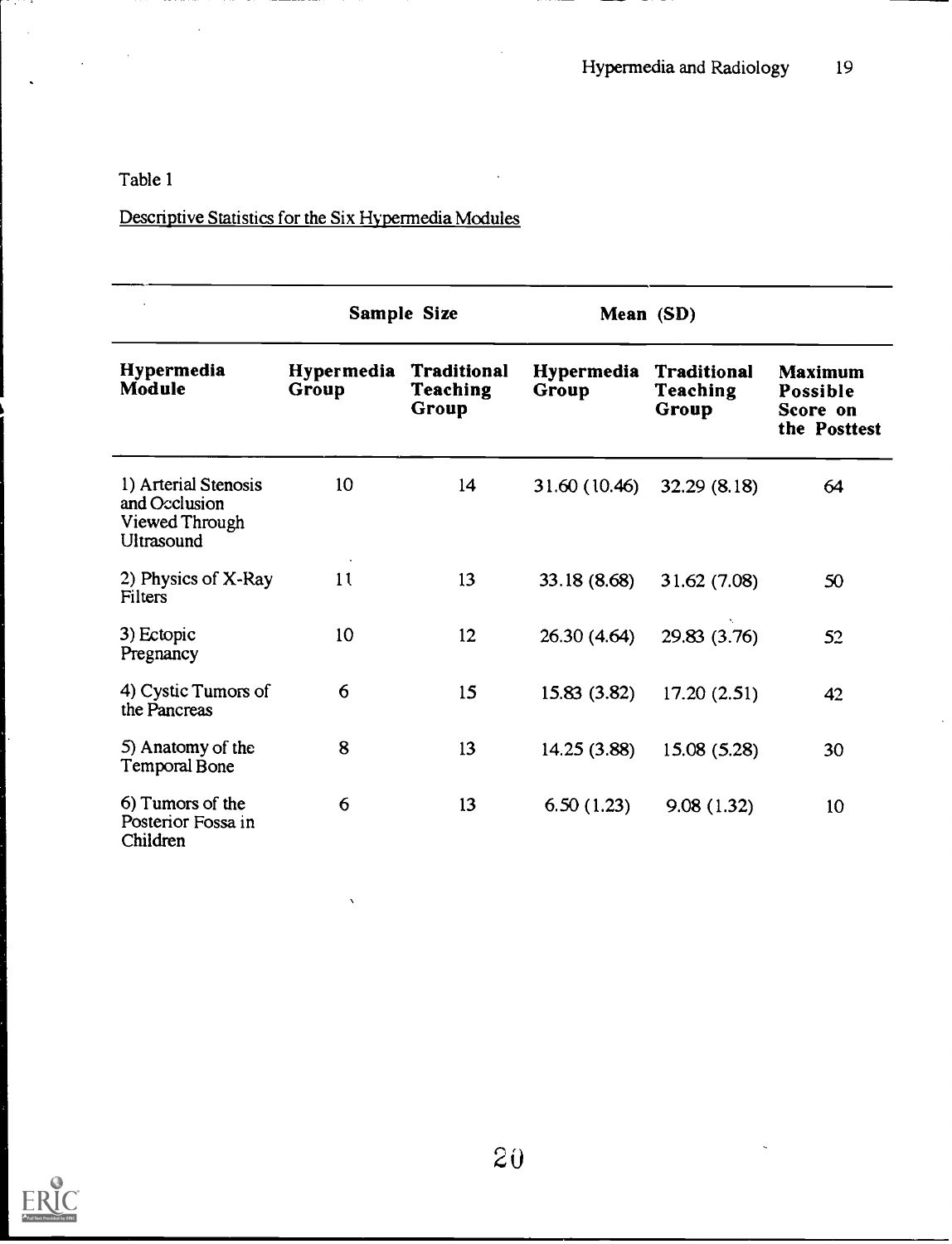## Independent t-tests Comparing Groups on Posttest Scores

|                                                                    | Mean (SD)                                                       | T-test       |              |
|--------------------------------------------------------------------|-----------------------------------------------------------------|--------------|--------------|
| <b>Hypermedia Module</b>                                           | Hypermedia<br><b>Traditional</b><br>Teaching<br>Gr. up<br>Group |              | <b>Value</b> |
| 1) Arterial Stenosis and<br>Occlusion Viewed Through<br>Ultrasound | $31.60(10.46)$ $32.29(8.18)$                                    |              | 0.18         |
| 2) Physics of X-Ray Filters                                        | 33.18 (8.68)                                                    | 31.62(7.08)  | 0.49         |
| 3) Ectopic Pregnancy                                               | 26.30 (4.64)                                                    | 29.83 (3.76) | 1.97         |
| 4) Cystic Tumors of the<br>Pancreas                                | 15.83(3.82)                                                     | 17.20(2.51)  | 0.97         |
| 5) Anatomy of the Temporal<br>Bone                                 | 14.25 (3.88)                                                    | 15.08 (5.28) | 0.38         |
| 6) Tumors of the Posterior<br>Fossa in Children                    | 6.50(1.23)                                                      | 9.08(1.32)   | $4.04*$      |

 $*$  p < .05

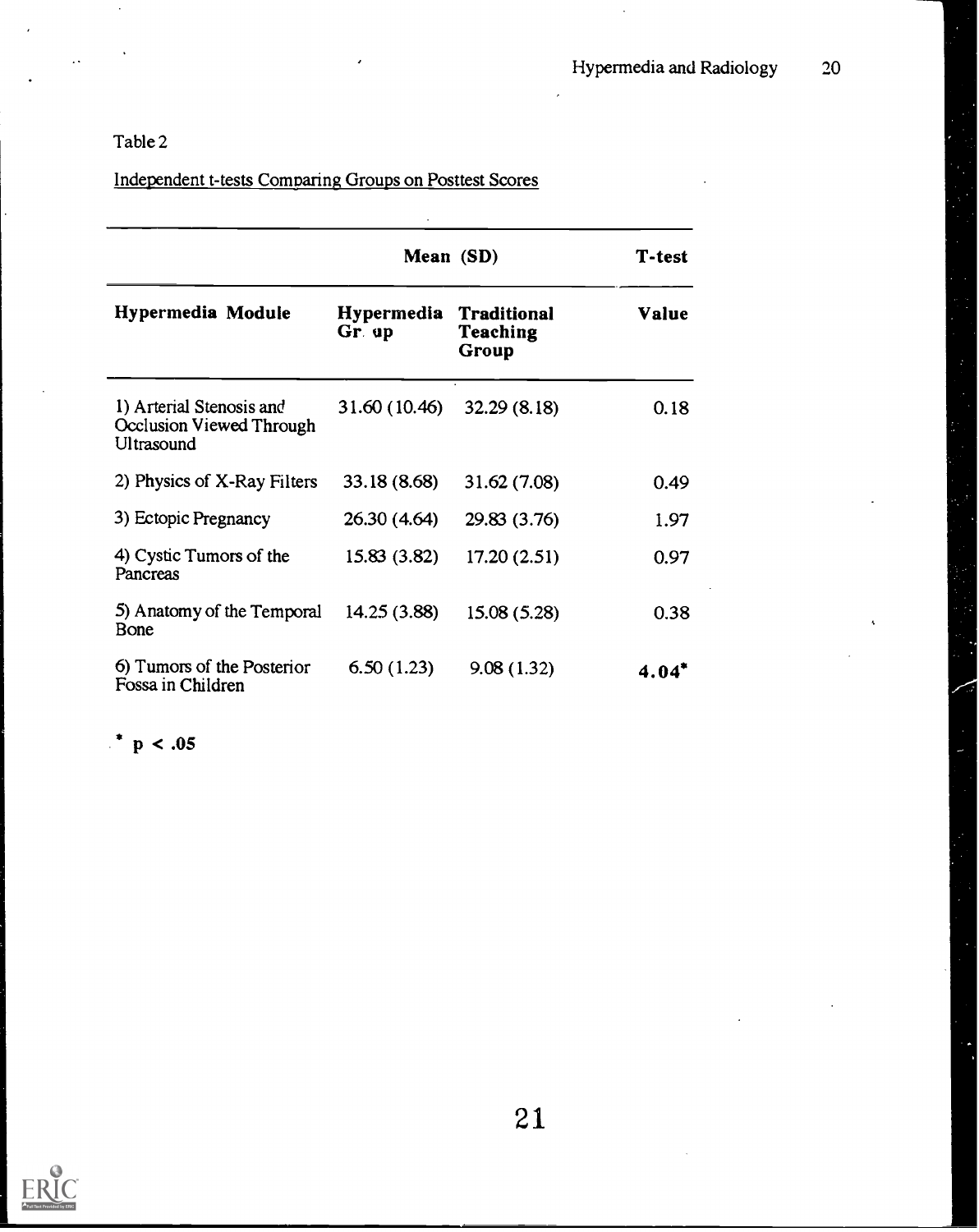$\ddot{\phantom{1}}$ 

 $\mathcal{L}$ 

 $\overline{\phantom{a}}$ 

 $\lambda$ 

| One-way ANOVAs Comparing Residency Level on Posttest Scores. |  |
|--------------------------------------------------------------|--|
|                                                              |  |

| Mean (SD)                                                          |                            |                                         |                   |  |  |
|--------------------------------------------------------------------|----------------------------|-----------------------------------------|-------------------|--|--|
| Hypermedia Module                                                  | <b>Hypermedia</b><br>Group | <b>Traditional</b><br>Teaching<br>Group | <b>F</b> value    |  |  |
| 1) Arterial Stenosis and<br>Occlusion Viewed Through<br>Ultrasound | 31.60 (10.46)              | 32.29(8.18)                             | $F(4,19)=2.54$    |  |  |
| 2) Physics of X-Ray Filters                                        | 33.18 (8.68)               | 31.62(7.08)                             | $F(3, 19)=3.44^*$ |  |  |
| 3) Ectopic Pregnancy                                               | 26.30 (4.64)               | 29.83 (3.76)                            | $F(3, 18)=0.34$   |  |  |
| 4) Cystic Tumors of the<br>Pancreas                                | 15.83 (3.82)               | 17.20(2.51)                             | $F(4,16)=1.56$    |  |  |
| 5) Anatomy of the Temporal<br>Bone                                 | 14.25 (3.88)               | 15.08(5.28)                             | $F(3, 12)=0.18$   |  |  |
| 6) Tumors of the Posterior<br>Fossa in Children                    | 6.50(1.23)                 | 9.08(1.32)                              | $F(3, 13)=0.71$   |  |  |

\*  $p < .05$ 



 $\bar{z}$